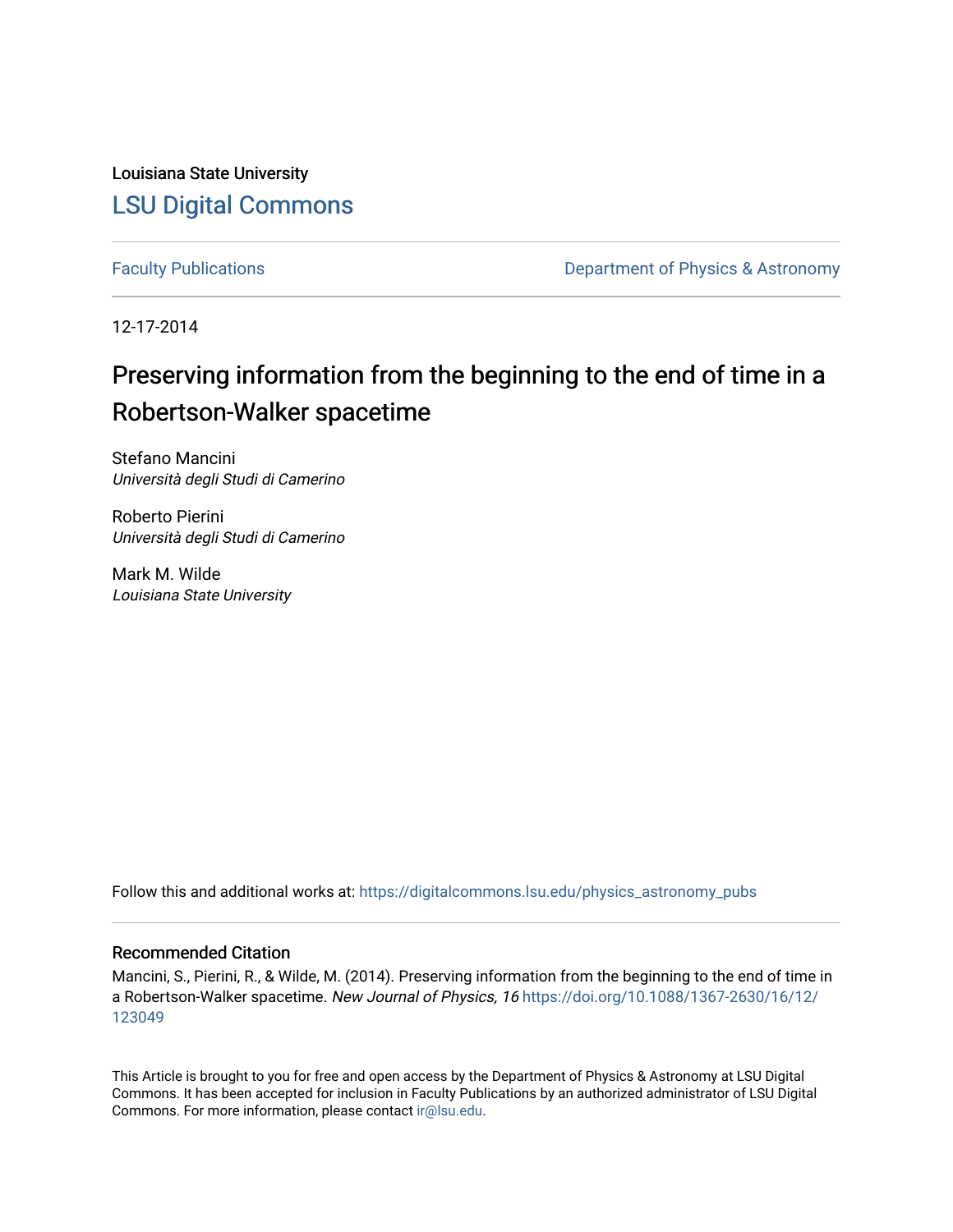# **New Journal of Physics**

The open access journal at the forefront of physics

Deutsche Physikalische Gesellschaft **ODPG** IOP Institute of Physics

### **PAPER • OPEN ACCESS**

## Preserving information from the beginning to the end of time in a Robertson–Walker spacetime

To cite this article: Stefano Mancini et al 2014 New J. Phys. **16** 123049

View the [article online](https://doi.org/10.1088/1367-2630/16/12/123049) for updates and enhancements.

## You may also like

- [Spikes: Exploring the Neural Code](/article/10.1088/0954-898X/8/3/008) Daniel Reich
- [Domain wall encoding of discrete variables](/article/10.1088/2058-9565/ab33c2) [for quantum annealing and QAOA](/article/10.1088/2058-9565/ab33c2) Nicholas Chancellor -
- [Manchester encoder component for data](/article/10.1088/1742-6596/1192/1/012043) [processing IoT environment](/article/10.1088/1742-6596/1192/1/012043) Adi Putra Arianto, Sunny Arief Sudiro, Abdul Hakim et al.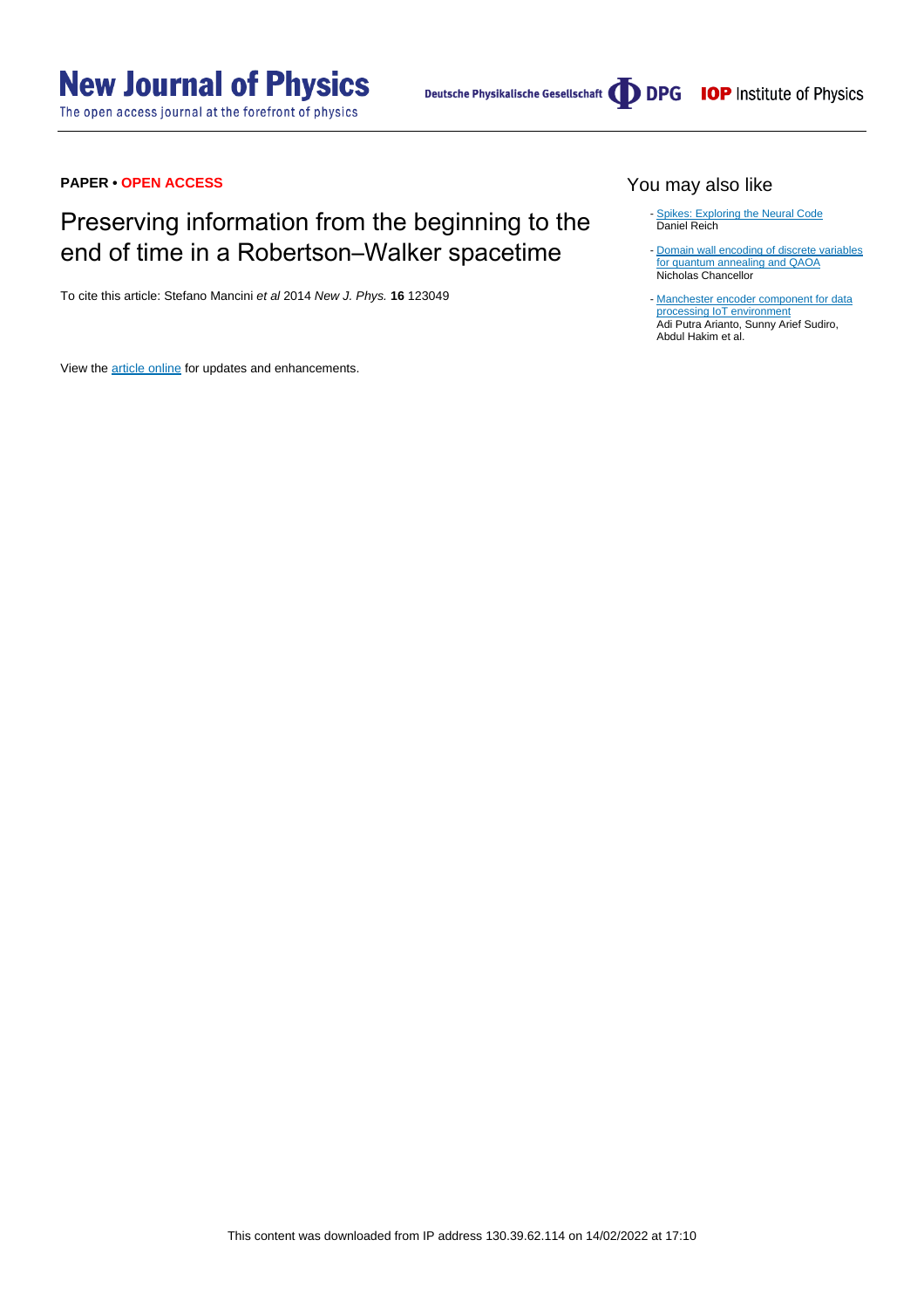# **New Journal of Physics**

The open access journal at the forefront of physics

Deutsche Physikalische Gesellschaft **DDPG** | **IOP** Institute of Physics

# Preserving information from the beginning to the end of time in a Robertson–Walker spacetime

## Stefano Mancini<sup>1,2</sup>, Roberto Pierini<sup>1,2</sup> and Mark M Wilde<sup>3</sup>

<sup>1</sup> School of Science and Technology, University of Camerino, I-62032 Camerino, Italy <sup>2</sup> INFN Sezione di Perugia, I-06123 Perugia, Italy

<sup>3</sup> Hearne Institute for Theoretical Physics, Department of Physics and Astronomy, Center for Computation and Technology, Louisiana State University, Baton Rouge, Louisiana 70803, USA E-mail: [stefano.mancini@unicam.it](mailto:stefano.mancini@unicam.it)

Received 18 June 2014, revised 18 October 2014 Accepted for publication 11 November 2014 Published 17 December 2014

New Journal of Physics 16 (2014) 123049 [doi:10.1088/1367-2630/16/12/123049](http://dx.doi.org/10.1088/1367-2630/16/12/123049)

#### Abstract

Preserving information stored in a physical system subjected to noise can be modeled in a communication-theoretic paradigm, in which storage and retrieval correspond to an input encoding and output decoding, respectively. The encoding and decoding are then constructed in such a way as to protect against the action of a given noisy quantum channel. This paper considers the situation in which the noise is not due to technological imperfections, but rather to the physical laws governing the evolution of the Universe. In particular, we consider the dynamics of quantum systems under a  $1 + 1$  Robertson–Walker spacetime and find that the noise imparted to them is equivalent to the well known amplitude damping channel. Since one might be interested in preserving both classical and quantum information in such a scenario, we study trade-off coding strategies and determine a region of achievable rates for the preservation of both kinds of information. For applications beyond the physical setting studied here, we also determine a trade-off between achievable rates of classical and quantum information preservation when entanglement assistance is available.

Keywords: quantum fields in curved spacetime, quantum communication, tradeoff coding

Content from this work may be used under the terms of the [Creative Commons Attribution 3.0 licence](http://creativecommons.org/licenses/by/3.0/). Œ Any further distribution of this work must maintain attribution to the author(s) and the title of the work, journal citation and DOI.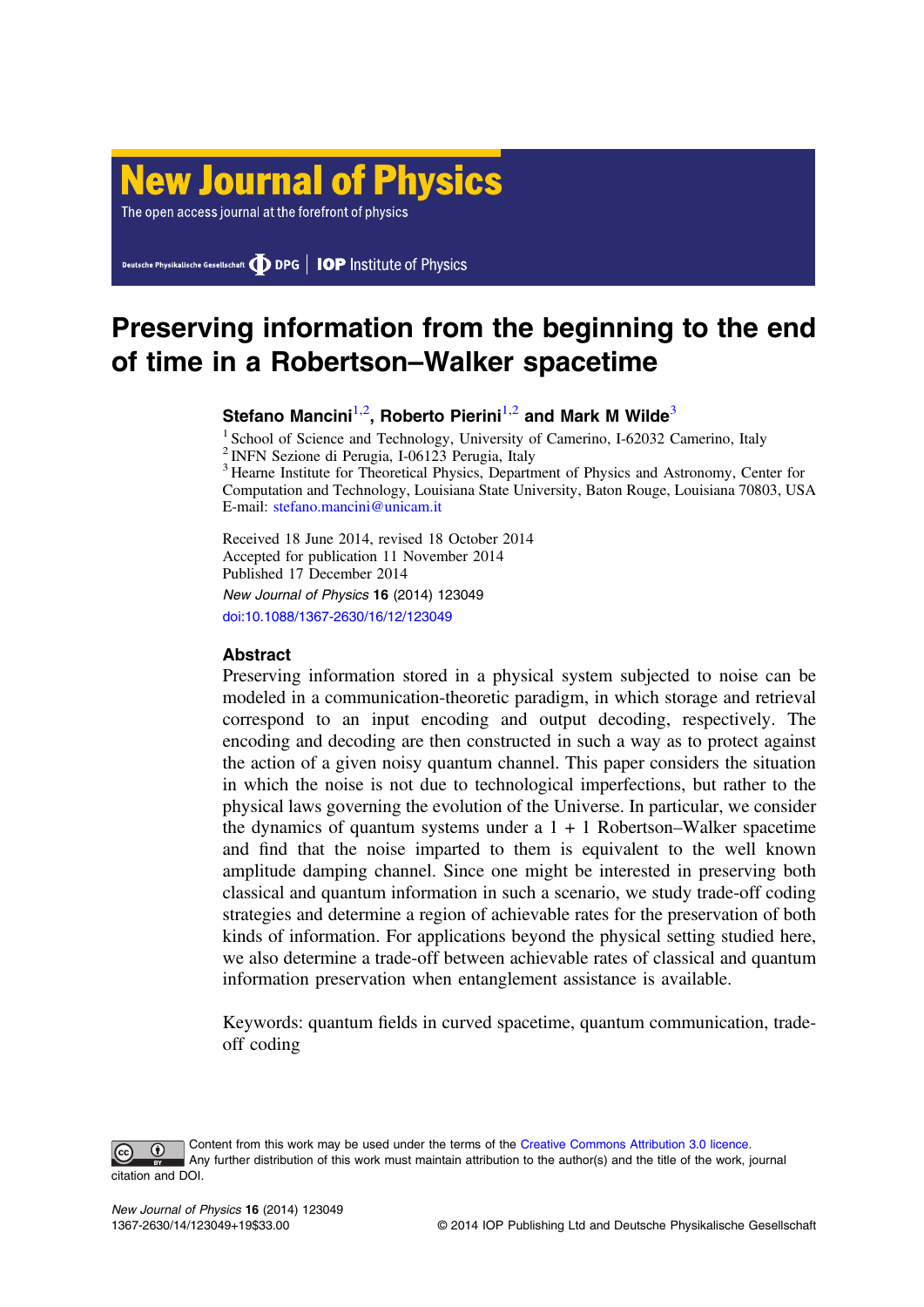#### 1. Introduction

Data storage is relevant not only for accomplishing tasks in our day-to-day lives but also to keep track of our history. Information can be stored on various physical media, ranging from modern compact disks to ancient papyrus. A fundamental goal of information storage is to preserve it for the longest possible time in a reliable way. That obviously depends on the technology used. However, even if we have achieved a perfect or ideal implementation of a given technology, we should realize that there are limitations on preserving information. These limitations are posed by physical theories and ultimately result from the evolution of the Universe itself, which can cause unavoidable effects to any physical system.

To address the issue of determining these fundamental limits, we require the theory of general relativity as well as that of quantum information. Very recently the interconnections between these two fields have received increased interest. Several previous works have developed a theory of communication between a sender and a receiver in relativistic settings [[2,](#page-19-0) [4](#page-19-0)–[6](#page-19-0), [18](#page-20-0), [21](#page-20-0)] or in situations involving black holes [[3,](#page-19-0) [14](#page-20-0)].

In this paper, we investigate how well information stored in the remote past is preserved when going to the far future, by assuming evolution of the Universe in a Robertson–Walker (RW) spacetime. Our main results are (1) that the noise imparted to spin- $\frac{1}{2}$  particles by the evolution of the Universe is equivalent to an amplitude damping channel, and so we then  $(2)$ determine achievable rates for the simultaneous communication of classical and quantum information over this channel. As a result, we can interpret these rates to be achievable rates for the storage of classical and quantum information from the early past to the far future in a RW spacetime.

The RW spacetimes are a reasonable description of the dynamics of the late Universe, which, at large scale, appear to be homogeneous and isotropic. Most cosmological models are special cases of RW spacetimes [\[1](#page-19-0)]. When considering a quantum matter field evolving through a dynamical spacetime, the concept of the vacuum cannot be considered unique any longer. Indeed, to detect the presence of quanta it is also necessary to specify the details of the quantum measurement process, and in particular, the state of motion of the measuring device. Particles possess an essential observer-dependent quality, so that they can be observed on some detectors and not others. Also, we can define positive and negative energy solutions of differential equations governing matter fields only if the spacetime structure is invariant under the action of a time-like Killing vector field [[23\]](#page-20-0). This is certainly true for Minkowski spacetime, and a RW Universe which is Minkowskian in the early past and in the far future is a suitable choice. The simplest, nevertheless insightful, choice we can make is a  $1 + 1$  RW spacetime.

There, we can consider any quantum state of the matter field before the expansion of the Universe begins and define, without ambiguity, its particle content. We then let the Universe expand and check how the state looks once the expansion is over. The overall picture can be thought of as a noisy channel into which some quantum state is fed. Once we have defined the quantum channel emerging from the physical model, we will be looking at the usual communication task as information transmission over the channel. Since we are interested in the preservation of any kind of information, we shall consider the trade-off between the different resources of classical and quantum information.

The rest of the paper is organized as follows. In the next section, we discuss the physical model and show how the noise imparted to spin- $\frac{1}{2}$  particles is equivalent to an amplitude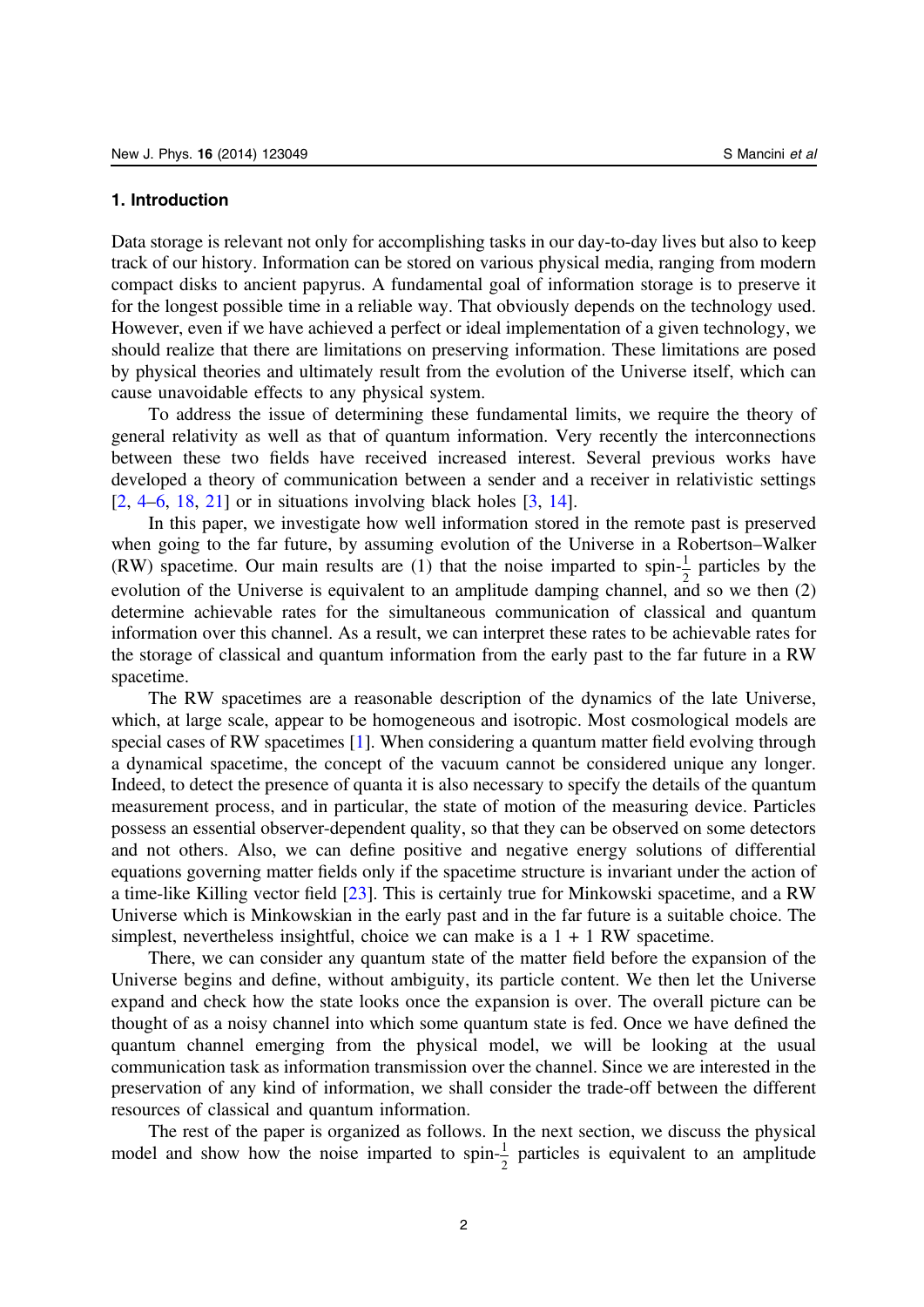<span id="page-4-0"></span>damping channel, which has been well studied in quantum information theory [[24\]](#page-20-0). In the section thereafter, we calculate achievable rates for the simultaneous communication of classical and quantum information over this channel. We then conclude with a summary of our results and a discussion of some open questions. Appendices [A](#page-11-0) and [B](#page-15-0) are devoted to prove the main results. There we also determine a trade-off between achievable rates of classical and quantum information preservation when entanglement assistance is available, which might be useful for applications beyond the physical setting studied in this paper.

#### 2. The physical model

#### 2.1. RW spacetime

The geometry of a RW spacetime, considered here for the sake of simplicity of  $1+1$ dimensions, is described by the line element

$$
ds^2 = [a(\tau)]^2 \left(-d\tau^2 + dx^2\right),\,
$$

which represents the varying distance between two spacetime points, depending on the conformal scale factor  $a(\tau)$ . The so-called conformal time  $\tau$  is a function depending on the cosmological time t, defined by  $\tau = \int a^{-1}(t) dt$ . The spatial coordinate is denoted by x. Now consider an expanding Universe with Minkowskian spacetime in the early past and in the far future filled with a Dirac field (that is, with matter made of spin- $\frac{1}{2}$  particles). We can associate a Hilbert space to each of the two regions with suitable basis vectors. The dynamics of the matter fields  $\psi$  of mass m are governed by the Dirac equation expressed in covariant form

$$
(\tilde{\gamma}^{\mu}D_{\mu} + m)\psi = 0. \tag{1}
$$

The index  $\mu$  runs from 0 to 1 and the Einstein sum rule over repeated indices is used. Furthermore,  $\tilde{\gamma}^{\mu} \equiv [a(\tau)]^{-1} \gamma^{\mu}$  with  $\gamma^{\mu}$  the 2 × 2 matrices representing Dirac algebra. Finally,  $D_{\mu}$ is the covariant derivative [[1\]](#page-19-0).

We look for solutions of (1), writing  $\psi = a^{-1/2} (\gamma^{\nu} \partial_{\nu} - M) \varphi$ , with  $M = ma(\tau)$ , so to have

$$
g^{\mu\nu}\partial_{\mu}\partial_{\nu}\varphi - \gamma^0 \dot{M}\varphi - M^2 \varphi = 0, \tag{2}
$$

with  $g^{\mu\nu}$  being the flat metric as opposed to the actual spacetime metric  $\tilde{g}^{\mu\nu} = [a(\tau)]^{-2} g^{\mu\nu}$ . Moreover, given flat spinors u and v satisfying  $\gamma^0 u = -iu$  and  $\gamma^0 v = iv$ , we set

$$
\varphi^{(-)} \equiv N^{(-)}f^{(-)}(\tau)ue^{\mathrm{i}kx},\tag{3}
$$

$$
\varphi^{(+)} \equiv N^{(+)}f^{(+)}(\tau)\nu e^{ikx},\tag{4}
$$

with k the momentum. Inserting (3), (4) into (2), the functions  $f^{(\pm)}$  must obey the differential equation

$$
\ddot{f}^{(\pm)} + \left(k^2 + M^2 \pm i\dot{M}\right) f^{(\pm)} = 0. \tag{5}
$$

Define  $f_{\text{in/out}}^{(\pm)}$  and  $f^{(\pm)}_{\text{in/out}}$  the solutions behaving as positive and negative frequency modes with respect to conformal time  $\tau$  near the asymptotic past/future, i.e.  $\dot{f}_{\text{in/out}}^{(\pm)}(\tau) \approx -i E_{\text{in/out}} f_{\text{in/out}}^{(\pm)}(\tau)$ in/out $f_{\text{in/out}}^{(\pm)}(\tau)$  with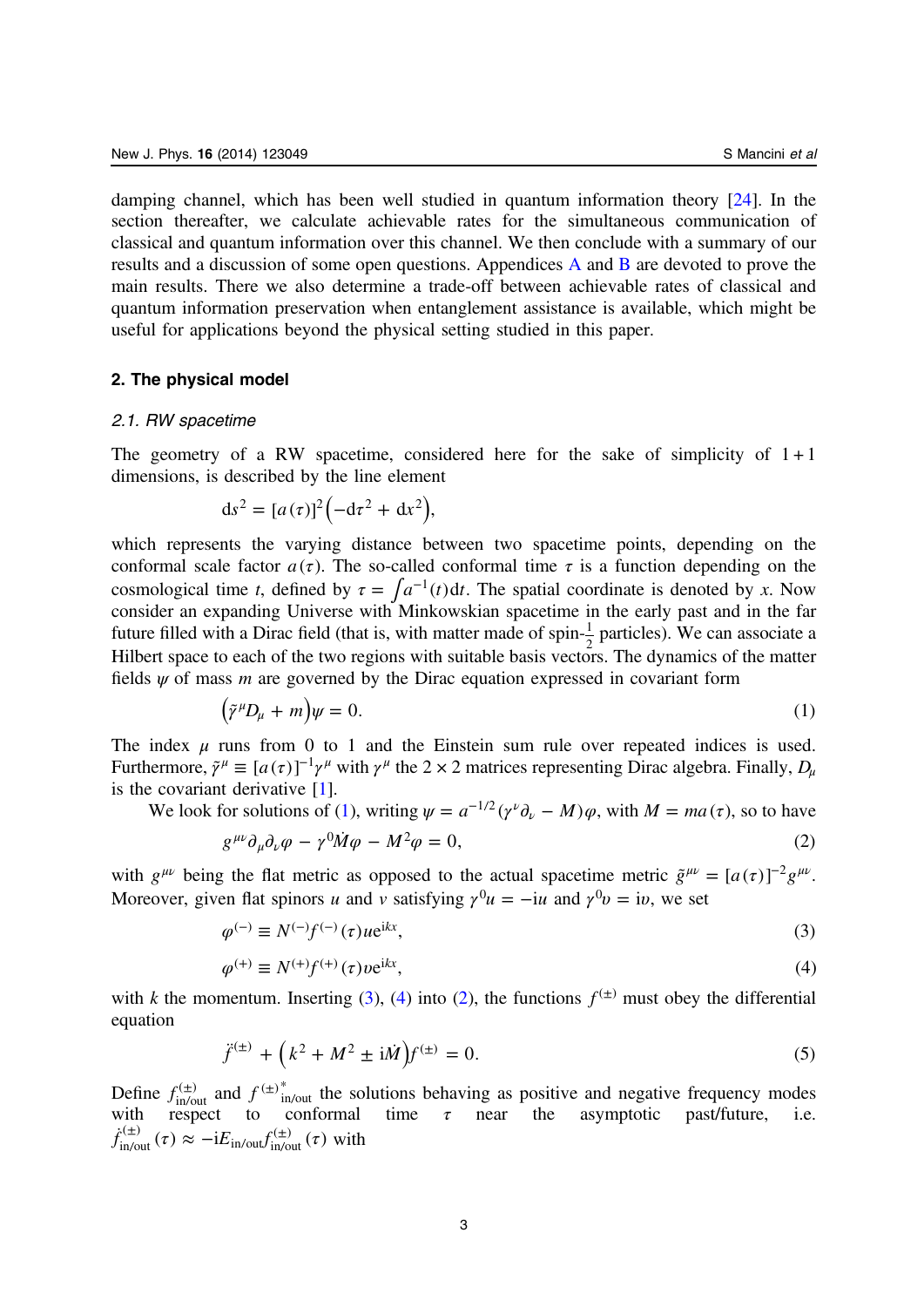$$
E_{\text{in}/\text{out}} \equiv \sqrt{k^2 + M_{\text{in}/\text{out}}^2}, \quad M_{\text{in}/\text{out}} \equiv ma(\tau \to +/-\infty).
$$

<span id="page-5-0"></span>Then we can introduce spinors that behave like positive and negative energy spinors, respectively, in the asymptotic regions:

$$
U_{\text{in}/\text{out}}(k, x, \tau) \equiv N^{(-)} \left( \gamma^{\nu} \partial_{\nu} - M \right) f_{\text{in}/\text{out}}^{(-)}(\tau) u e^{ikx}, \tag{6}
$$

$$
V_{\text{in/out}}(k, x, \tau) \equiv N^{(+)} (\gamma^{\nu} \partial_{\nu} - M) f^{(+)}{}_{\text{in/out}}^{*}(\tau) v e^{-ikx}, \tag{7}
$$

with normalization constants

$$
N^{(+)} = N^{(-)} = \left[ \frac{E_{\text{in/out}} - M_{\text{in/out}}}{2k^2 M_{\text{in/out}}} \right]^{1/2}.
$$

Now the solutions of  $(1)$  $(1)$  can be expanded over  $(6)$  and  $(7)$  as

$$
\psi(x,\,\tau) = \int \mathrm{d}k \ a^{-1/2}(\tau) \Big[ a_{\rm in}(k) U_{\rm in}(k,\,x,\,\tau) + b_{\rm in}^{\dagger}(k) V_{\rm in}(k,\,x,\,\tau) \Big], \quad \text{or}
$$

$$
\psi(x,\,\tau) = \int \mathrm{d}k \ a^{-1/2}(\tau) \Big[ a_{\rm out}(k) U_{\rm out}(k,\,x,\,\tau) + b_{\rm out}^{\dagger}(k) V_{\rm out}(k,\,x,\,\tau) \Big].
$$

The coefficients appearing in such expansions are *in–out* ladder operators for particles and antiparticles (*a*,  $a^{\dagger}$  and *b*,  $b^{\dagger}$  respectively). They are connected by Bogoliubov transformations [[10\]](#page-20-0)

$$
a_{\text{out}}(k) = \alpha(k)a_{\text{in}}(k) - \beta(k)b_{\text{in}}^{\dagger}(-k),\tag{8}
$$

$$
b_{\text{out}}^{\dagger}(-k) = \beta^*(k)a_{\text{in}}(k) + \alpha^*(k)b_{\text{in}}^{\dagger}(-k),
$$
\n(9)

where  $\alpha$ ,  $\beta \in \mathbb{C}$ , such that  $|\alpha|^2 + |\beta|^2 = 1$  and  $\alpha\beta^* - \alpha^*\beta = 0$ . Notice that such transformations do not mix different momentum solutions, and so we can safely focus on a single momentum and omit the dependence on  $k$ . Therefore, any particle (antiparticle) quantum state lives in a two-dimensional Hilbert space with orthonormal basis  $\{10\}$ ,  $\{1\}$  al denoting absence or presence of a particle (antiparticle). The Bogoliubov coefficients are linked to physical quantities by  $|\beta|^2 = n/2$ , where *n* is the density of particles for the mode under consideration  $(0 \leq n \leq 2)$ .

The transformations (8), (9) come from a unitary operator that can be written as

$$
U = \exp\left[r\left(e^{-i\theta}b_{\text{in}}^{\dagger}a_{\text{in}}^{\dagger} - e^{i\theta}a_{\text{in}}b_{\text{in}}\right)\right],\tag{10}
$$

where the parameters r and  $\theta$  are related to  $\alpha$  and  $\beta$  of equations (8) and (9) by  $\alpha = \cos r$  and  $\beta = -e^{-i\theta} \sin r$ .

#### 2.2. RW dynamics induces amplitude damping channel

Assuming to have access to particles in the out region only, the antiparticles will play the role of an environment which is initially in the vacuum. Hence, from  $(10)$ , we can single out a completely positive trace preserving linear map from *in* particle states to *out* particle states, given by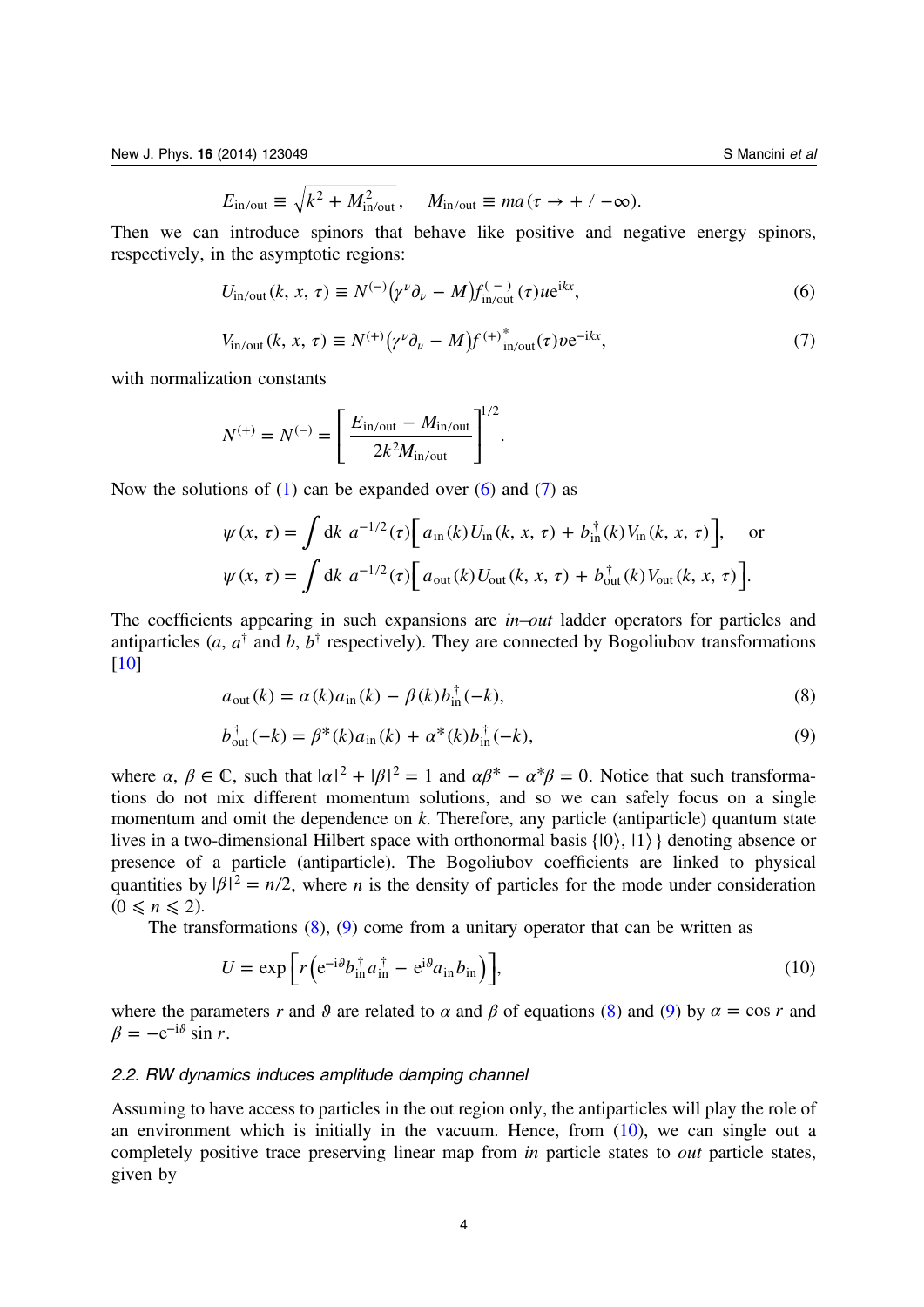<span id="page-6-0"></span>New J. Phys. 16 (2014) 123049 SMancini et al.

$$
\rho \mapsto \mathcal{A}(\rho) = \text{tr}_{-p} \Big[ U \Big( \rho \otimes |0\rangle_{-p} \langle 0| \Big) U^{\dagger} \Big], \tag{11}
$$

where *U* is given by [\(10](#page-5-0)) and tr<sub>−*p*</sub> stands for the partial trace over antiparticles. In terms of the so-called Kraus representation, we have that

$$
\mathcal{A}(\rho) = \sum_{j=0,1} K_j \rho K_j^{\dagger},
$$
  
-  $\langle i|U|0\rangle$  follows from (

where  $K_j = \frac{1}{p} \langle j | U | 0 \rangle_{-p}$  follows from [\(10](#page-5-0))

$$
K_0 = I + (\cos r - 1)a_{\text{in}} a_{\text{in}}^\top,
$$
  

$$
K_1 = e^{-i\theta} \sin r \ a_{\text{in}}^\dagger.
$$

Expressing them in terms of outer products of particles states

 $\mathbf{r}$ 

$$
K_0 = |1\rangle\langle 1| + \sqrt{\eta} |0\rangle\langle 0|,\tag{12}
$$

$$
K_1 = \sqrt{1 - \eta} \, |1\rangle\langle 0|,\tag{13}
$$

we may observe that the quantum channel map  $\mathcal A$  is an amplitude damping channel with the socalled *transmissivity*  $\eta \in [0, 1]$  related to the physical observable *n* by

$$
\eta = \cos^2 r = 1 - \frac{n}{2}.\tag{14}
$$

We now consider the toy model introduced in [\[10](#page-20-0)], having the following conformal scale factor

$$
a(\tau) = 1 + \epsilon (1 + \tanh \rho \tau). \tag{15}
$$

The real and positive parameters  $\epsilon$  and  $\rho$  control the total volume and the rapidity of expansion of the Universe, respectively. In the two asymptotic regions in and out, we have that  $a(\tau \to -\infty) = 1$  and  $a(\tau \to +\infty) = 1 + 2\epsilon$ , respectively.

Inserting  $(15)$  $(15)$  into  $(5)$  we get

$$
\ddot{f}^{(\pm)} + \left[ k^2 + m^2 (1 + \epsilon (1 + \tanh \rho \tau))^2 \pm \frac{\mathrm{i} m \rho \epsilon}{\mathrm{cosh}^2 \rho \tau} \right] f^{(\pm)} = 0. \tag{16}
$$

Solutions of this equation can be found as [\[10](#page-20-0)]

$$
f_{\text{in}}^{(\pm)}(\tau) = e^{\left(-iE_{+\tau} - \frac{i}{\rho}E_{-\ln(2\cosh\rho\tau)}\right)}
$$
  
\n
$$
\times 2F_1\left(1 + i\frac{E_{-\pm me}}{\rho}, i\frac{E_{-\mp me}}{\rho}, 1 - i\frac{E_{\text{in}}}{\rho}, \frac{1 + \tanh \rho\tau}{2}\right),
$$
  
\n
$$
f_{\text{out}}^{(\pm)}(\tau) = e^{\left(-iE_{+\tau} - \frac{i}{\rho}E_{-\ln(2\cosh\rho\tau)}\right)}
$$
  
\n
$$
\times 2F_1\left(1 + i\frac{E_{-\pm me}}{\rho}, i\frac{E_{-\mp me}}{\rho}, 1 + \frac{i}{\rho}E_{\text{out}}, \frac{1 - \tanh \rho\tau}{2}\right)
$$

with  $2F_1$  denoting the ordinary hypergeometric function and

$$
E_{\pm} \equiv \frac{E_{\text{out}} \pm E_{\text{in}}}{2}.
$$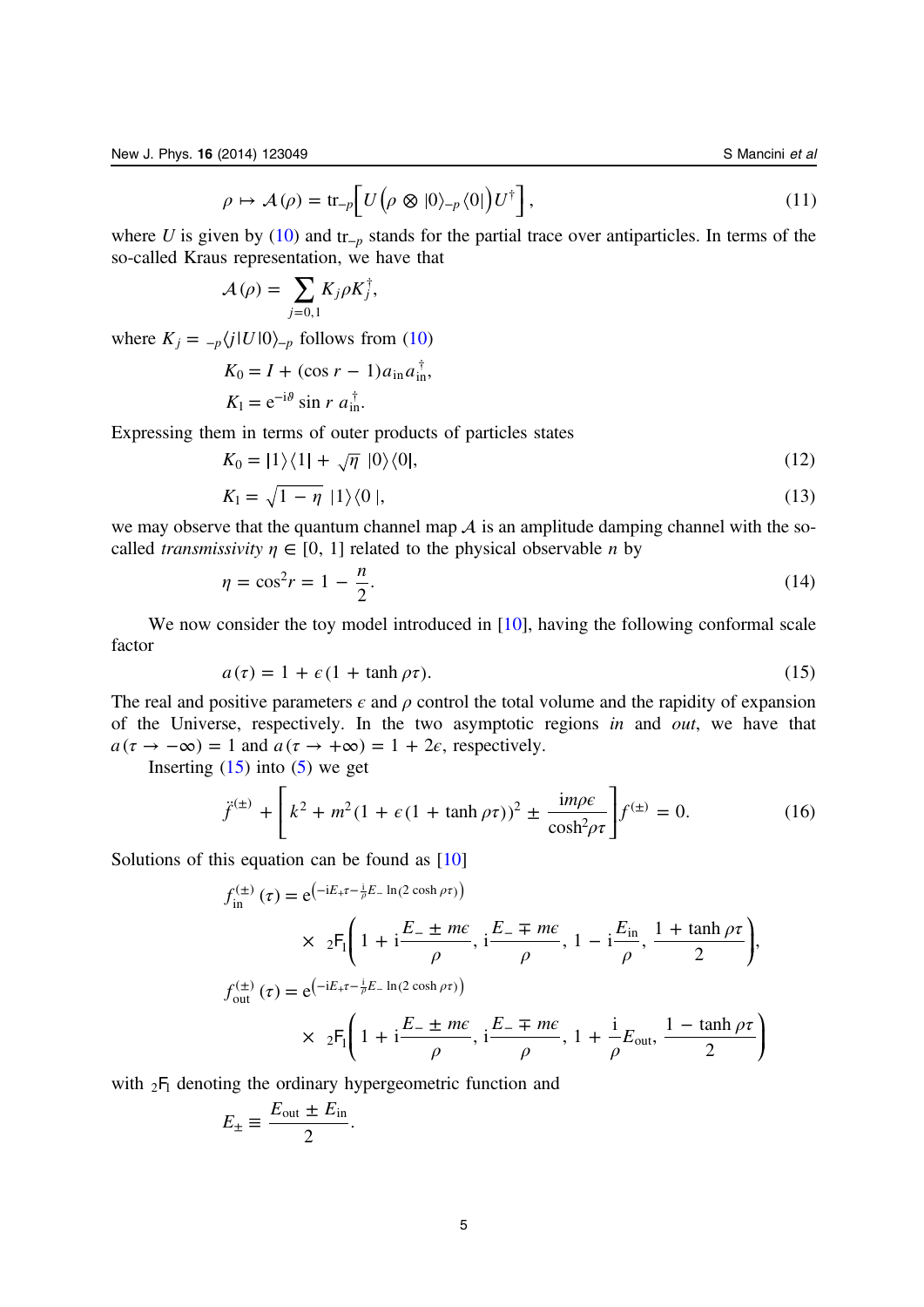

**Figure 1.** Transmissivity  $\eta$  versus momentum k for  $\epsilon$  ranging from 10 (top curve) to 100 (bottom curve) by step 1. The values of other parameters are  $\rho = 100$  and  $m = 1$ .

Since  $f_{\text{in/out}}^{(\pm)}(\tau)$  and  $f_{\text{in/out}}^{(\pm)}(\tau)$  are positive and negative frequency modes in asymptotic regions, we can write the Bogoliubov transformation between them as follows:

$$
f_{\text{in}}^{(\pm)}(\tau) = A^{(\pm)}(k) f_{\text{out}}^{(\pm)}(\tau) + B^{(\pm)}(k) f_{\text{out}}^{(\mp)}^*(\tau).
$$

Using linear transformation properties of hypergeometric functions we can write down the coefficients as [[10\]](#page-20-0)

$$
A^{(\pm)}(k) = \frac{\Gamma\left(1 - \frac{i}{\rho}E_{\text{in}}\right)\Gamma\left(-\frac{i}{\rho}E_{\text{out}}\right)}{\Gamma\left(1 - \frac{i}{\rho}E_{+} \pm \frac{\text{im}\epsilon}{\rho}\right)\Gamma\left(-\frac{i}{\rho}E_{+} \mp \frac{\text{im}\epsilon}{\rho}\right)},
$$

$$
B^{(\pm)}(k) = \frac{\Gamma\left(1 - \frac{i}{\rho}E_{\text{in}}\right)\Gamma\left(\frac{i}{\rho}E_{\text{out}}\right)}{\Gamma\left(1 + \frac{i}{\rho}E_{-} \pm \frac{\text{im}\epsilon}{\rho}\right)\Gamma\left(\frac{i}{\rho}E_{-} \mp \frac{\text{im}\epsilon}{\rho}\right)},
$$

with  $\Gamma$  denoting the Euler Gamma function. These Bogoliubov coefficients will be related to those of equations ([8\)](#page-5-0) and ([9\)](#page-5-0), namely  $\alpha$  and  $\beta$  [[19\]](#page-20-0). In particular it results

$$
|\alpha(k)|^2 = \frac{E_{\text{out}}(E_{\text{in}} - M_{\text{in}})}{E_{\text{in}}(E_{\text{out}} - M_{\text{out}})} |A^{(-)}(k)|^2.
$$

Hence, remembering from ([14\)](#page-6-0) that  $\eta = 1 - \frac{n}{2} = |\alpha|^2$ , we find

$$
\eta = \frac{E_{\text{out}}(E_{\text{in}} - M_{\text{in}})}{E_{\text{in}}(E_{\text{out}} - M_{\text{out}})} \left| \frac{\Gamma\left(1 - \frac{\text{i}}{\rho}E_{\text{in}}\right)\Gamma\left(-\frac{\text{i}}{\rho}E_{\text{out}}\right)}{\Gamma\left(1 - \frac{\text{i}}{\rho}E_{+} - \frac{\text{i}}{\rho}\right)\Gamma\left(-\frac{\text{i}}{\rho}E_{+} + \frac{\text{i}}{\rho}\right)}\right|^{2}.
$$
(17)

In figure 1, we plot the transmissivity  $\eta$  in (17) as a function of the momentum k. Observe that it is equal to one (no damping) only for zero or large momentum. This is a consequence of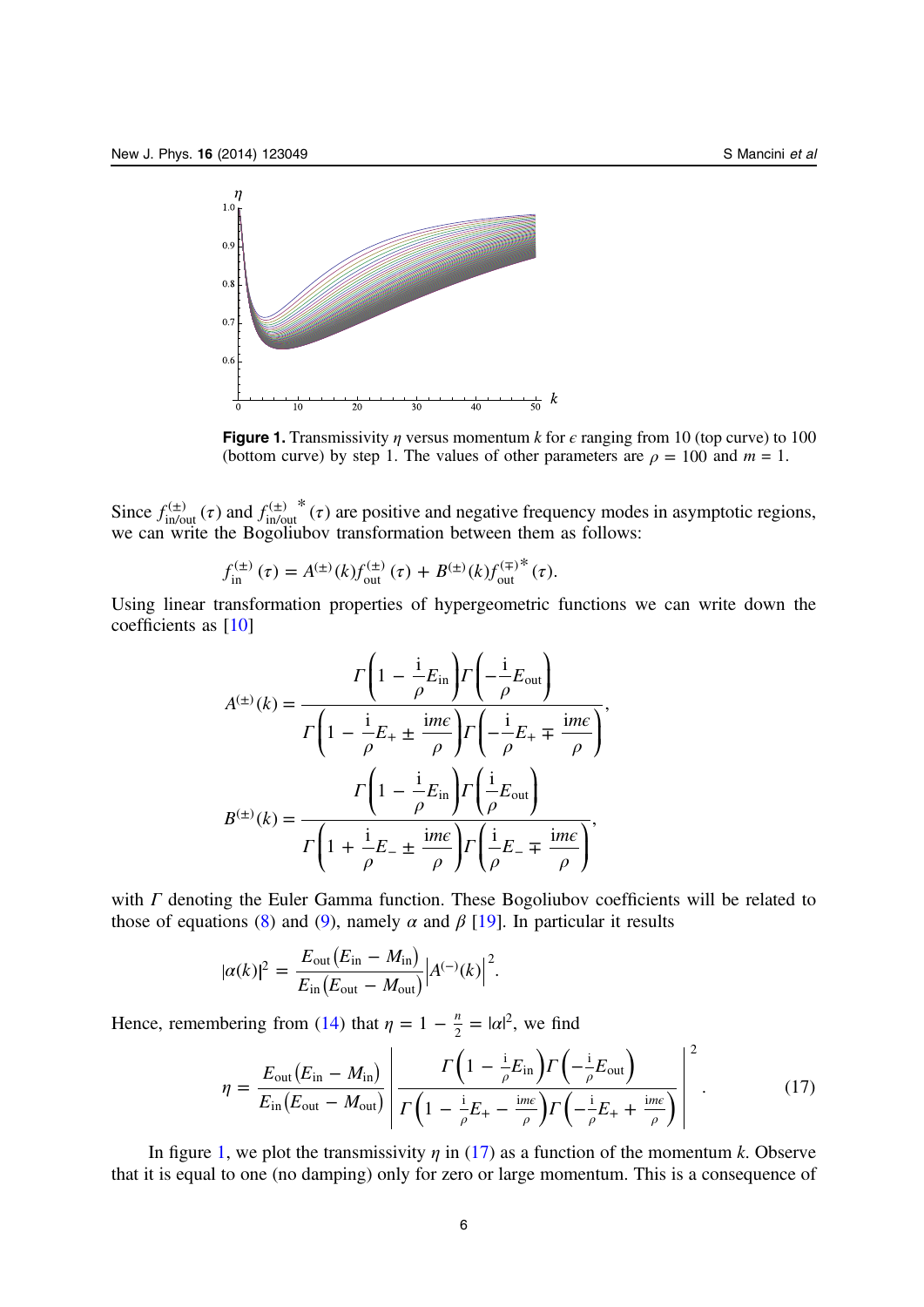<span id="page-8-0"></span>the fact that modes such that  $0 < \sqrt{k^2 + m^2} < \rho$  are excited, implying particle creation for them. Also notice that the value of  $\eta$  never drops below 1/2, and it is equal to this minimum value in the limit as  $\rho$ ,  $\epsilon \to \infty$ .

#### 3. Information trade-offs for the amplitude damping channel

In the above development, observe that the region for which  $\eta$  falls below one is the most important for information storage. In fact, in order to save energy, one would like to have the momentum k as low as possible. However, it is unreasonable to freeze particles such that  $k = 0$ . Hence, we have to face up with the problem of non-negligible information damping, and this motivates us to consider the best strategy for preserving it.

In particular, we would like to preserve both classical and quantum information in the RW spacetime, and so we consider trade-off strategies for doing so [[9,](#page-19-0) [25\]](#page-20-0), modeling the noise as an amplitude damping channel (as motivated in the previous section). To do so, we can model this problem in a communication-theoretic language, in which we say that the device encoding information at the beginning of the evolution is the 'sender' and the device recovering information at the end of the evolution is the 'receiver.'

A simple strategy for trading between classical and quantum communication is known as time sharing—in a time-sharing strategy, the sender and receiver use a classical communication code for a fraction of the channel uses, a quantum communication code for another fraction, etc. For some channels such as the quantum erasure channel [[13\]](#page-20-0), time sharing is an optimal communication strategy, but in general, it cannot outperform a more general strategy known as 'trade-off coding' [\[25](#page-20-0)]. This allows for transmitting classical and quantum information at net rates  $(C, Q)$  that lie in a two-dimensional capacity region.

To proceed with our development for the amplitude damping channel, we begin by recalling that the trade-off region between classical and quantum communication (without the help of entanglement assistance) for any quantum channel  $A_{A' \rightarrow B}$  is given by [[9\]](#page-19-0)

$$
Q \leqslant I(A \rangle BX)_{\rho},\tag{18}
$$

$$
C + Q \le I(X; B)_{\rho} + I(A \rangle BX)_{\rho},\tag{19}
$$

where  $I(AX; B)_{\rho} \equiv H(AX)_{\rho} + H(B)_{\rho} - H(ABX)_{\rho}$ ,  $I(A\rangle BX) \equiv H(BX)_{\rho} - H(ABX)_{\rho}$ , and  $I(X; B)$ <sub>p</sub> =  $H(X)$ <sub>p</sub> +  $H(B)$ <sub>p</sub> -  $H(BX)$ <sub>p</sub> denote the quantum mutual information, coherent information, and Holevo information of a quantum state  $\rho_{XAB}$ , respectively, with the von Neumann entropies defined as  $H(A)_{\rho} \equiv -\text{Tr} \{ \rho_A \log \rho_A \}, H(B)_{\rho} \equiv -\text{Tr} \{ \rho_B \log \rho_B \},$  $H(AB)_{\rho} \equiv -\text{Tr} \{ \rho_{AB} \log \rho_{AB} \}$ , etc (see chapter 11 of [[24\]](#page-20-0), for example, for more on these definitions). These entropies are actually with respect to a classical-quantum state of the following form:

$$
\rho_{XAB} \equiv \sum_{x} p_X(x) \mid x \rangle \langle x \mid_X \otimes A_{A' \to B} \left( \left| \phi^x \right\rangle_{AA'} \left\langle \phi^x \right| \right), \tag{20}
$$

with  $\ket{\phi^x}_{AA'}$   $\langle \phi^x \rangle$  a purification of the input state  $\rho^x_A$  corresponding to the letter x. Taking the union of the region specified by  $(A.1)$  $(A.1)$  $(A.1)$ – $(A.3)$  $(A.3)$  over all ensembles of the form  $\{ p_{\rm y}(x), |\phi^x\rangle_{AA'}\langle \phi^x| \}$  then gives what is known as the single-letter triple trade-off region (meaning that the formulas are a function of a single instance of the channel). We should clarify that the above rate region is an achievable rate region, and for some channels, it is known to be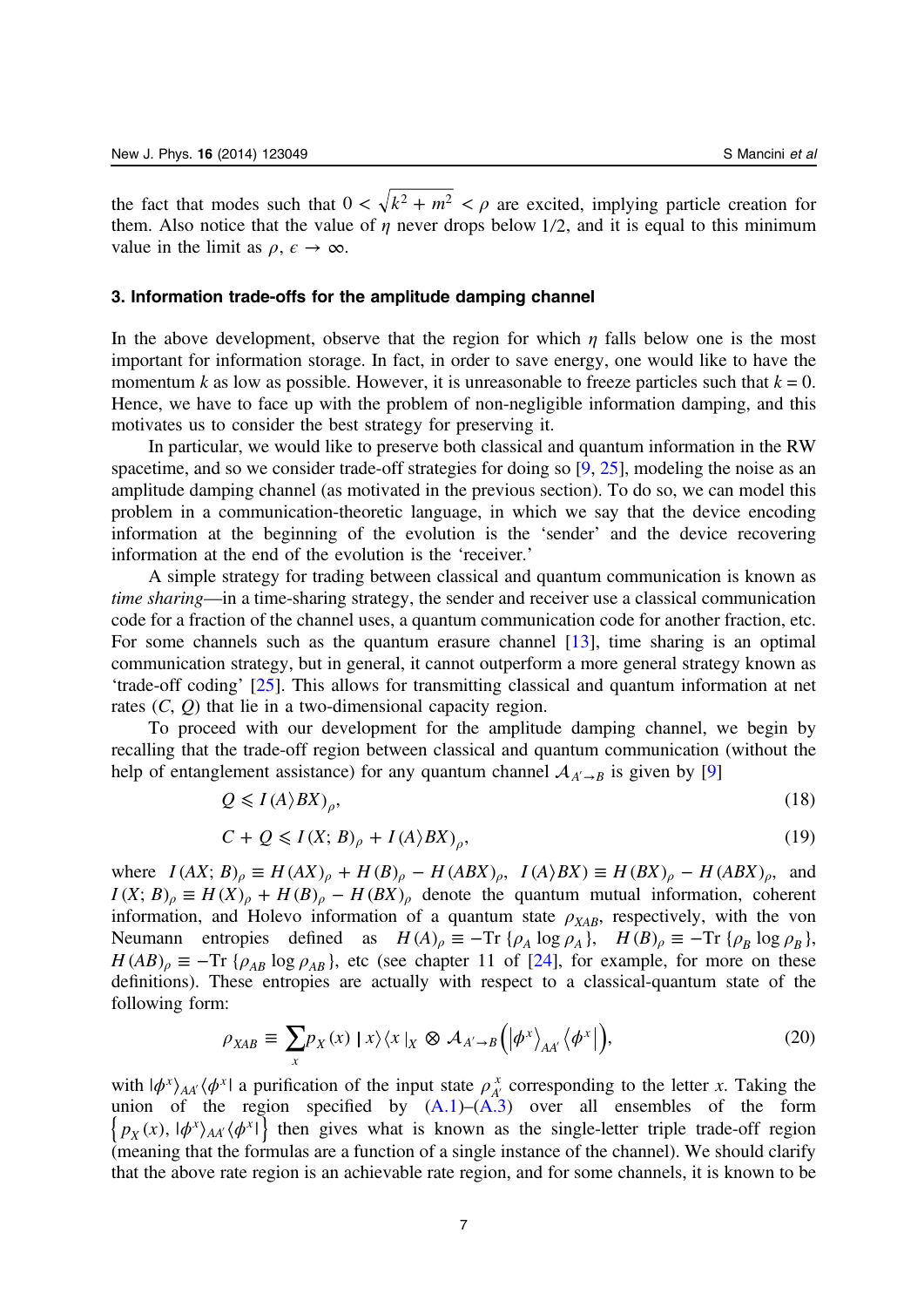<span id="page-9-0"></span>optimal as well [[5,](#page-19-0) [25](#page-20-0)]. The above rate region is not known to be optimal for the amplitude damping channel.

For the amplitude damping channel  $A$ , and hence for the channel ([11\)](#page-5-0), we have the following characterization of the single-letter trade-off region:

**Theorem 1.** The single-letter trade-off region  $(18)$  $(18)$ – $(19)$  $(19)$  for the qubit amplitude damping channel is the union of the following polyhedra over all  $p_0, q_x, \nu_x \in [0, 1]$  *for*  $x \in \{0, 1\}$  and where  $p_1 = 1 - p_0$  and  $p \equiv \sum_{x \in \{0,1\}} p_x q_x$ :

$$
Q \leqslant \sum_{x \in \{0,1\}} p_x \left[ \mathsf{g}(q_x, \eta, \nu_x) - \mathsf{g}(q_x, 1 - \eta, \nu_x) \right],
$$
  

$$
C + Q \leqslant h_2(\eta p) - \sum_{x \in \{0,1\}} p_x \mathsf{g}(q_x, 1 - \eta, \nu_x).
$$

Furthermore

$$
g(q, z, \nu) \equiv h_2 \left( \frac{1 + \sqrt{(1 - 2 z q)^2 + 4 z \nu^2 q (1 - q)}}{2} \right),
$$

with h<sub>2</sub> denoting the binary Shannon entropy:  $h_2(y) \equiv -y \log_2 y - (1 - y) \log_2 (1 - y)$ , *y* ∈ [0, 1].

The proof of theorem 1 is given in appendix [A](#page-11-0). We can significantly simplify the characterization of the region when  $\eta \geq 1/2$ , which is the case of most interest for the physical setting of this paper.

**Theorem 2.** The single-letter trade-off region  $(18)$  $(18)$ – $(19)$  $(19)$  for the qubit amplitude damping channel when  $\eta \geq 1/2$  is the union of the following polyhedra over all  $p, \nu \in [0, 1]$ *:* 

$$
Q \leqslant g(p, \eta, \nu) - g(p, 1 - \eta, \nu),
$$
  

$$
C + Q \leqslant h_2(\eta p) - g(p, 1 - \eta, \nu),
$$

where  $g(p, z, \nu)$  is defined in theorem 1 and it can be achieved with the following ensemble

$$
\frac{1}{2} |0\rangle\langle 0|_X \otimes \left(\frac{1-p}{\nu\sqrt{p(1-p)}} \frac{\nu\sqrt{p(1-p)}}{p}\right)_{A'}
$$
  
+
$$
\frac{1}{2} |1\rangle\langle 1|_X \otimes \left(\frac{1-p}{-\nu\sqrt{p(1-p)}} \frac{-\nu\sqrt{p(1-p)}}{p}\right)_{A'}
$$

*with*  $p, \nu \in [0, 1]$ .

The proof of theorem 2 is given in appendix **[B](#page-15-0)**.

Notice that the ensemble that attains the trade-off interpolates between the strategy that achieves the quantum capacity of the amplitude damping channel and that which achieves the product-state classical capacity of the amplitude damping channel, as  $\nu$  varies from zero to one. That is, when  $\nu = 1$ , the ensemble reduces to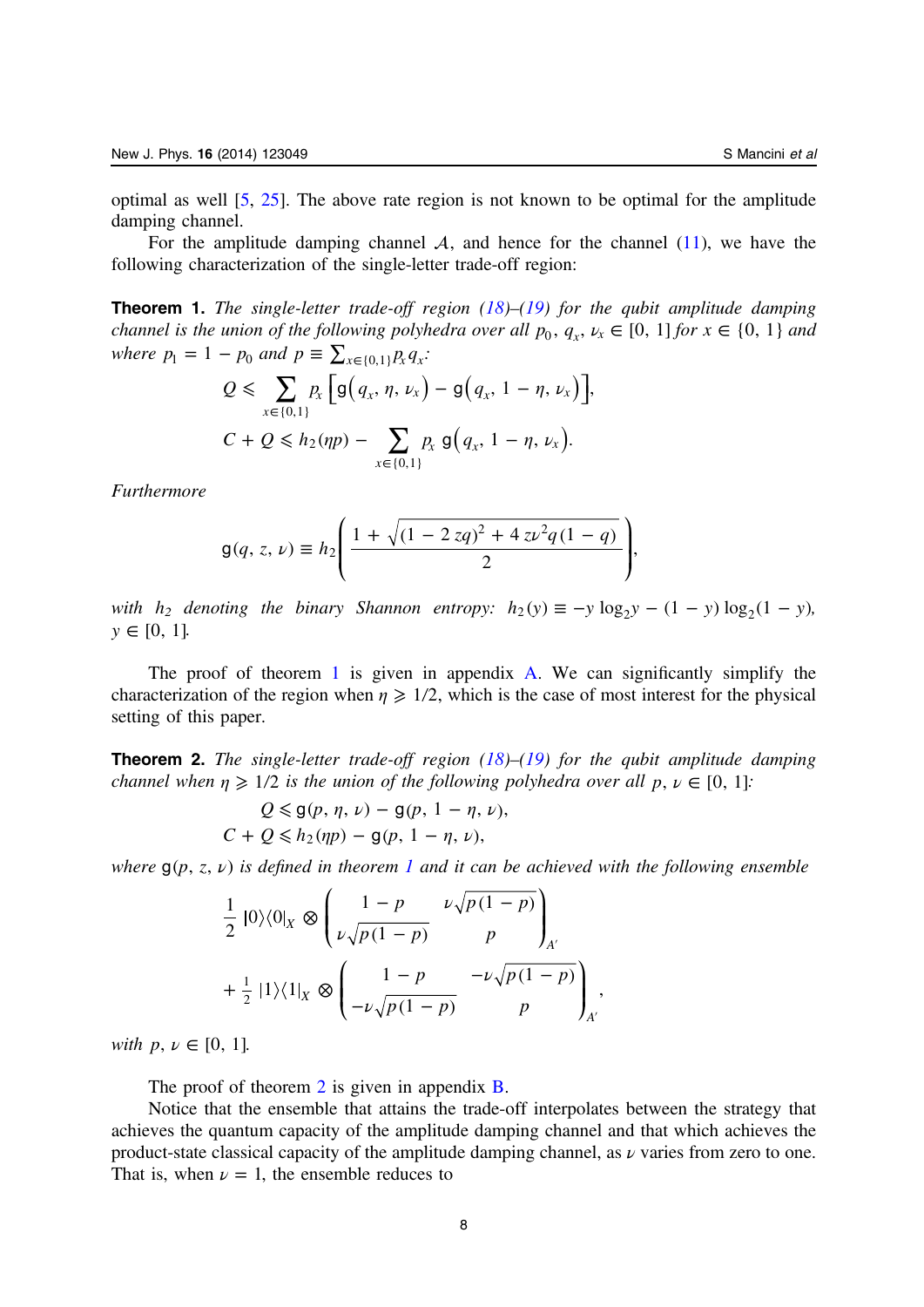

Figure 2. A comparison of a trade-off coding strategy (grey region) versus a timesharing strategy (black line) for an amplitude damping channel with transmissivity  $\eta = 0.75$ . The figure demonstrates that an ensemble of the form in theorem [2](#page-9-0) outperforms a naive time-sharing strategy between the product-state classical capacity and the quantum capacity.

$$
\frac{1}{2} |0\rangle\langle 0|_{X} \otimes \left(\frac{1-p}{\sqrt{p(1-p)}} \frac{\sqrt{p(1-p)}}{p}\right)_{A'}
$$

$$
+\frac{1}{2} |1\rangle\langle 1|_{X} \otimes \left(\frac{1-p}{-\sqrt{p(1-p)}} - \sqrt{p(1-p)}}{p}\right)_{A'},
$$

which has been proved to be optimal for the product-state classical capacity (the single-letter classical capacity) [[12\]](#page-20-0). When  $\nu = 0$ , the ensemble reduces to

$$
\left(\frac{1}{2} |0\rangle\langle 0|_X + \frac{1}{2} |1\rangle\langle 1|_X\right) \otimes \left(\begin{array}{cc} 1-p & 0 \\ 0 & p \end{array}\right)_A,
$$

which is of the diagonal form that achieves the quantum capacity of the amplitude damping channel  $[12]$  $[12]$ . The communication strategy resulting from the state in  $(B.1)$  $(B.1)$  is very different from a naive time-sharing one and outperforms it (see figure 2).

#### 4. Discussions and conclusions

In this paper, we have investigated how well information stored in the remote past is preserved when going to the far future, by assuming evolution of the Universe in a RW spacetime. We proved, under certain assumptions, that the noise imparted to spin- $\frac{1}{2}$  particles by the evolution of the Universe is equivalent to an amplitude damping channel, and we then determined achievable rates for the simultaneous communication of classical and quantum information over this channel. Actually we have established an achievable rate region (and the ensemble to attain it) characterizing communication trade-offs for the qubit amplitude damping channel, thus also generalizing the results given in [[12\]](#page-20-0). Our results refer to single-letter rate regions, so that it remains open to determine whether a multi-letter characterization could achieve strictly higher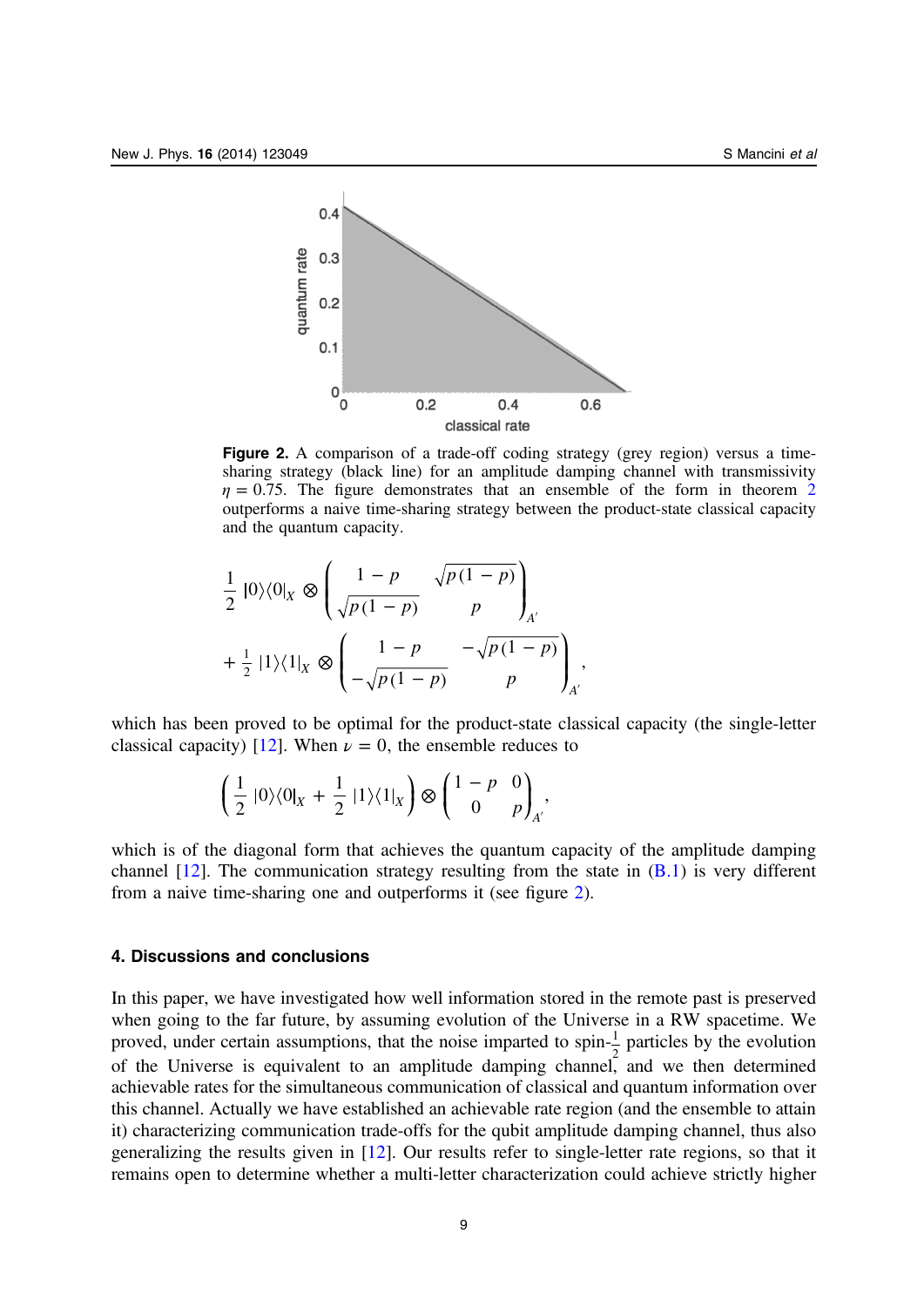<span id="page-11-0"></span>rates of communication. For this purpose, one might consider recent approaches developed in [[7\]](#page-19-0).

A more physically relevant scenario is the  $3 + 1$  dimensional spacetime with the same evolutionary model adopted here. In this situation spin degrees of freedom of the quantum field become relevant, making physics somehow more involved but richer. An extension of our study to this case is foreseeable thanks to the Bogolyubov transformations given in [\[10\]](#page-20-0). Still we are supposing that the *in* and *out* regions spacetime admits natural particle states and a privileged quantum vacuum. If we were to employ a more realistic evolutionary model with no static in or out regions, an approximate definition of particles could be made by selecting those mode solutions of the field equation that come in some sense 'closest' to Minkowski space limit. Physically this might be envisaged as a construction that 'least disturbs' the field by the expansion and in turn leads to the concept of 'adiabatic states' (introduced for the scalar fields long time ago [\[22\]](#page-20-0), then put on rigorous mathematical footing [\[16](#page-20-0)] and later on extended to Dirac fields [\[15](#page-20-0)]).

In future work, one could also cope with the degradation of the stored information by intervening from time to time and actively correcting the contents of the memory during the evolution of the Universe. In this direction, channel capacities taking into account this possibility have been introduced in [[20\]](#page-20-0). In another direction, and much more speculatively, one might attempt to find a meaningful notion for entanglement-assisted communication in our physical scenario by considering Einstein–Rosen bridges along the lines of [[17\]](#page-20-0) or entanglement between different Universe's eras, related to dark energy [[8\]](#page-19-0).

#### Acknowledgments

RP would like to thank Jonathan P Dowling and the Hearne Institute for Theoretical Physics, Louisiana State University, for the kind hospitality. RP and SM are grateful to Shahpoor Moradi for helpful discussions at the early stage of this work. MMW acknowledges support from the Department of Physics and Astronomy at Louisiana State University, from the DARPA Quiness Program through US Army Research Office award W31P4Q-12-1-0019, and from the NSF under Award no. CCF-1350397.

#### Appendix A. Proof of theorem 1

The two-dimensional trade-off region of theorem [1](#page-9-0) is a special case of a theorem determining the triple trade-off region where in addition to  $C$  and  $Q$  also the net rate  $E$  of entanglement consuption/generation is considered.

First we recall that the triple trade-off region for any quantum channel  $A_{A' \rightarrow B}$  is given by a union of polyhedra, each of which is specified by the following formulas [[24,](#page-20-0) [25\]](#page-20-0):

$$
C + 2Q \le I(AX; B)_{\rho},\tag{A.1}
$$

$$
Q + E \le I(A \rangle BX)_{\rho},\tag{A.2}
$$

$$
C + Q + E \leqslant I(X; B)_{\rho} + I(A \rangle BX)_{\rho}.
$$
\n(A.3)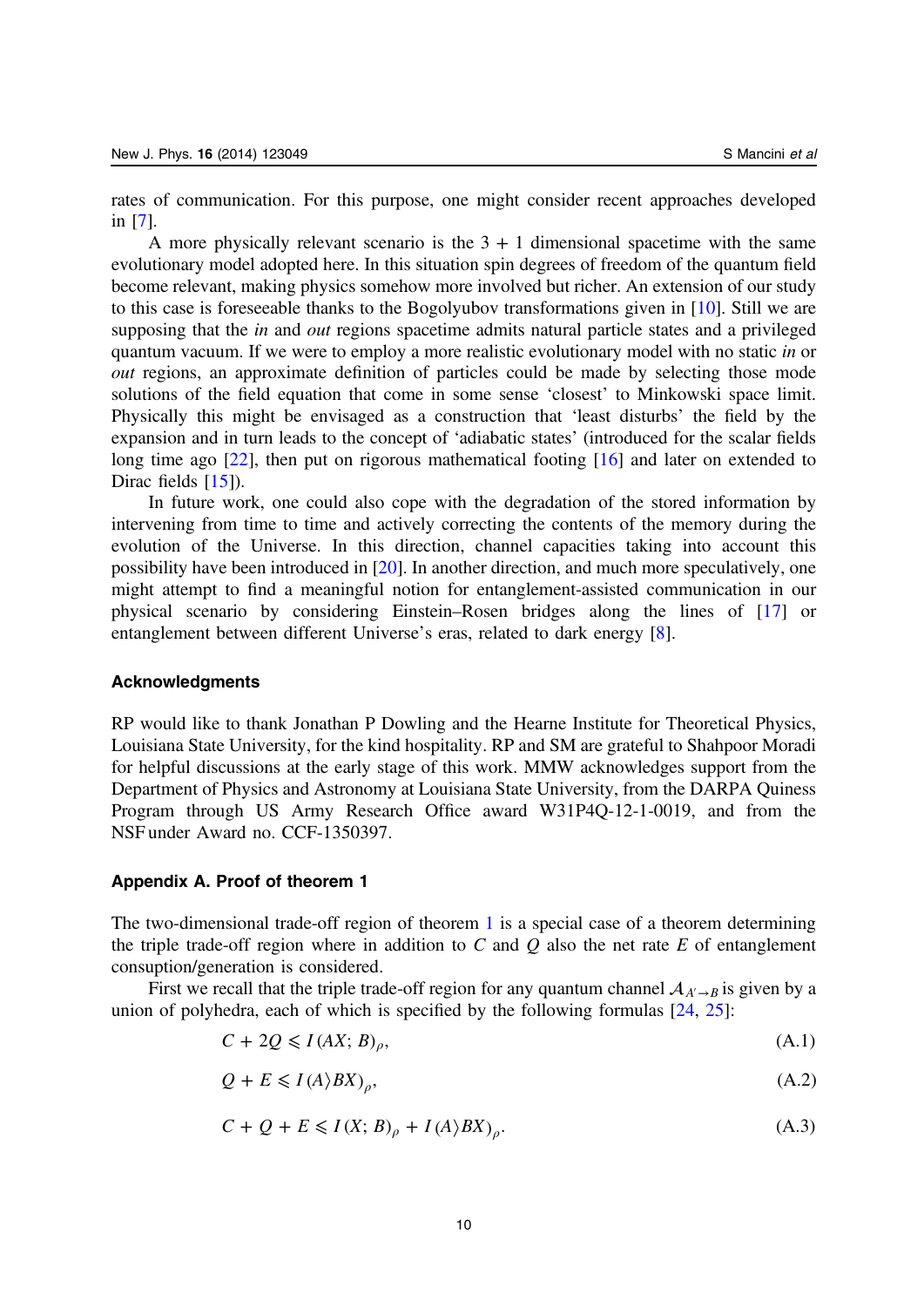<span id="page-12-0"></span>**Theorem 3.** The single-letter triple trade-off region  $(A.1)$ – $(A.3)$  $(A.3)$  for the qubit amplitude damping channel is the union of the following polyhedra over all  $p_0, q_x, v_x \in [0, 1]$  *for*  $x \in \{0, 1\}$  and where  $p_1 = 1 - p_0$  and  $p \equiv \sum_{x \in \{0, 1\}} p_x q_x$ .

$$
C + 2Q \le h_2(\eta p) + \sum_{x \in \{0,1\}} p_x \Big[ g(q_x, 1, \nu_x) - g(q_x, 1 - \eta, \nu_x) \Big],
$$
  

$$
Q + E \le \sum_{x \in \{0,1\}} p_x \Big[ g(q_x, \eta, \nu_x) - g(q_x, 1 - \eta, \nu_x) \Big],
$$
  

$$
C + Q + E \le h_2(\eta p) - \sum_{x \in \{0,1\}} p_x g(q_x, 1 - \eta, \nu_x),
$$

where  $g(q, z, \nu)$  is defined in theorem [1](#page-9-0).

**Proof.** From [[24,](#page-20-0) [25\]](#page-20-0) we have that the so-called 'quantum dynamic capacity formula' characterizes the optimization task set out in  $(A.1)$  $(A.1)$  $(A.1)$ – $(A.3)$  $(A.3)$  $(A.3)$  (i.e., the task of computing the boundary of the region specified by  $(A.1)$  $(A.1)$  $(A.1)$ – $(A.3)$  $(A.3)$ ). That is, we should optimize the quantum dynamic capacity formula for all non-negative values of the Lagrange multipliers  $λ$  and  $μ$  and doing so allows us to simplify the form of ensembles necessary to consider in the computation of the boundary of the region. The quantum dynamic capacity formula is given by

$$
\max_{\left\{p_X(x),\rho^x\right\}} \biggl(I(AX;B)_{\rho} + \lambda I(A \rangle BX)_{\rho} + \mu \biggl[I(X;B)_{\rho} + I(A \rangle BX)_{\rho}\biggr]\biggr),\tag{A.4}
$$

with the entropies referring to the state of  $(20)$  $(20)$ . As detailed in [[24,](#page-20-0) [25\]](#page-20-0), this is equivalent to

$$
I(AX; B)_{\rho} + \lambda I(A \rangle BX)_{\rho} + \mu \left[ I(X; B)_{\rho} + I(A \rangle BX)_{\rho} \right]
$$
  
=  $(1 + \mu)H(B)_{\rho} + H(A|X)_{\rho} + \lambda H(B|X)_{\rho} - (1 + \mu + \lambda)H(E|X)_{\rho},$  (A.5)

where the various von Neumann entropies  $H$  can be specified as follows.

A general input qubit density operator for the system *A*′ has a matrix representation as follows:

$$
\rho^x = \begin{pmatrix} \langle 1|\rho^x|1\rangle & \langle 1|\rho^x|0\rangle \\ \langle 0|\rho^x|1\rangle & \langle 0|\rho^x|0\rangle \end{pmatrix} = \begin{pmatrix} 1-q_x & \gamma_x \\ \gamma_x^* & q_x \end{pmatrix},
$$
(A.6)

where  $q_x \in [0, 1]$  and  $\gamma_x \in [0, \sqrt{q_x - q_x^2}]$ . Sending the qubit density operator (A.6) through the amplitude damping channel  $\mathcal A$  of [\(13](#page-6-0)) leads to the following state at the output:

$$
\mathcal{A}(\rho^x) = \begin{pmatrix} 1 - \eta q_x & \sqrt{\eta} \gamma_x \\ \sqrt{\eta} \gamma_x^* & \eta q_x \end{pmatrix} .
$$
 (A.7)

Then, referring to the state in  $(20)$  $(20)$ , the output entropy  $H(B)$  is

 $\overline{a}$ ⎝ ⎜ ⎜  $\overline{ }$ ⎠  $H\left[\sum p_X(x) \mathcal{A}\left(\rho^x\right)\right],$ *x*  $\chi(x)$  $\mathcal{A}(\rho^x)$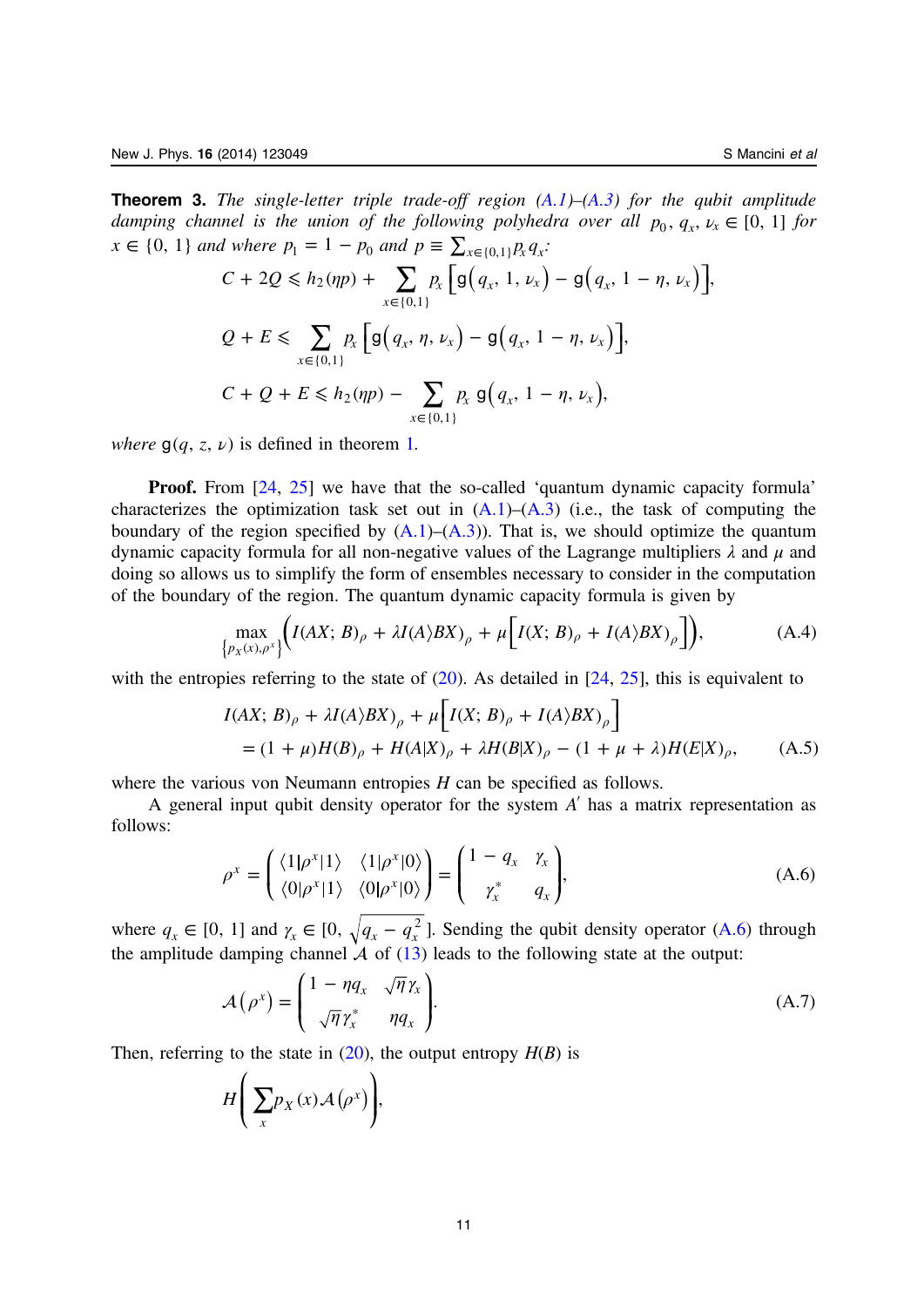<span id="page-13-0"></span>while the conditional entropy  $H(A|X)$  is

$$
\sum_{x} p_X(x) h_2 \left( \frac{1 + \sqrt{(1 - 2q_x)^2 + 4 | \gamma_x |^2}}{2} \right). \tag{A.8}
$$

Furthermore, the conditional entropy  $H(B|X)$  (of the output given which state is input) is as follows:

$$
\sum_{x} p_{X}(x) h_{2} \left( \frac{1 + \sqrt{(1 - 2\eta q_{x})^{2} + 4\eta \left| \gamma_{x} \right|^{2}}}{2} \right).
$$
 (A.9)

On the other hand, sending the qubit density operator in  $(A.6)$  $(A.6)$  through the channel  $\tilde{A}$ complementary to the amplitude damping channel  $A$  leads to the following state at the environment:

$$
\tilde{\mathcal{A}}(\rho^x) = \begin{pmatrix} 1 - (1 - \eta)q_x & \sqrt{1 - \eta} \gamma_x \\ \sqrt{1 - \eta} \gamma_x^* & (1 - \eta) q_x \end{pmatrix} .
$$
\n(A.10)

Then, the conditional entropy  $H(E|X)$  (of the environment given which state is input) is

$$
\sum_{x} p_X(x) h_2 \left( \frac{1 + \sqrt{\left(1 - 2(1 - \eta) q_x\right)^2 + 4(1 - \eta) \left|\chi\right|^2}}{2} \right). \tag{A.11}
$$

As discussed in [\[24](#page-20-0), [25](#page-20-0)], any simplification of the quantum dynamic capacity formula can be helpful in reducing the space of parameters over which we need to optimize. So our first aim is to simplify this formula for the case of the amplitude damping channel. To this end we can always augment an ensemble  $\rho$  of the form in [\(20](#page-8-0)) to become

$$
\sum_{x,j} \frac{1}{2} p_X(x) \mid x \rangle \langle x \mid_X \otimes \mid j \rangle \langle j \mid_J \otimes \left( Z^j \rho^x Z^j \right)_{A'}, \tag{A.12}
$$

where Z is the Pauli Z operator. This augmentation can only increase communication rates due to the covariance of the amplitude damping channel with respect to  $\{I, Z\}$ . Let  $\sigma_{XIABE}$ denote the corresponding classical-quantum state that results from purifying each state in the *A*′ system and then sending the *A*′ system through an isometric extension of the channel. That is

$$
\sigma_{XJABE} \equiv \sum_{x,j} \frac{1}{2} p_X(x) \mid x \rangle \langle x \mid_X \otimes \mid j \rangle \langle j \mid_J \otimes \mathcal{U}^{\mathcal{A}}_{A' \to BE} \Big( Z^j \big| \phi^x \Big)_{AA'} \langle \phi^x \mid Z^j \Big), \tag{A.13}
$$

with  $\mathcal{U}_{A' \to BE}^{\mathcal{N}}$  an isometric extension of the channel  $\mathcal{A}_{A' \to B}$ . We then have an upper bound for the rhs of  $(A.5)$ , namely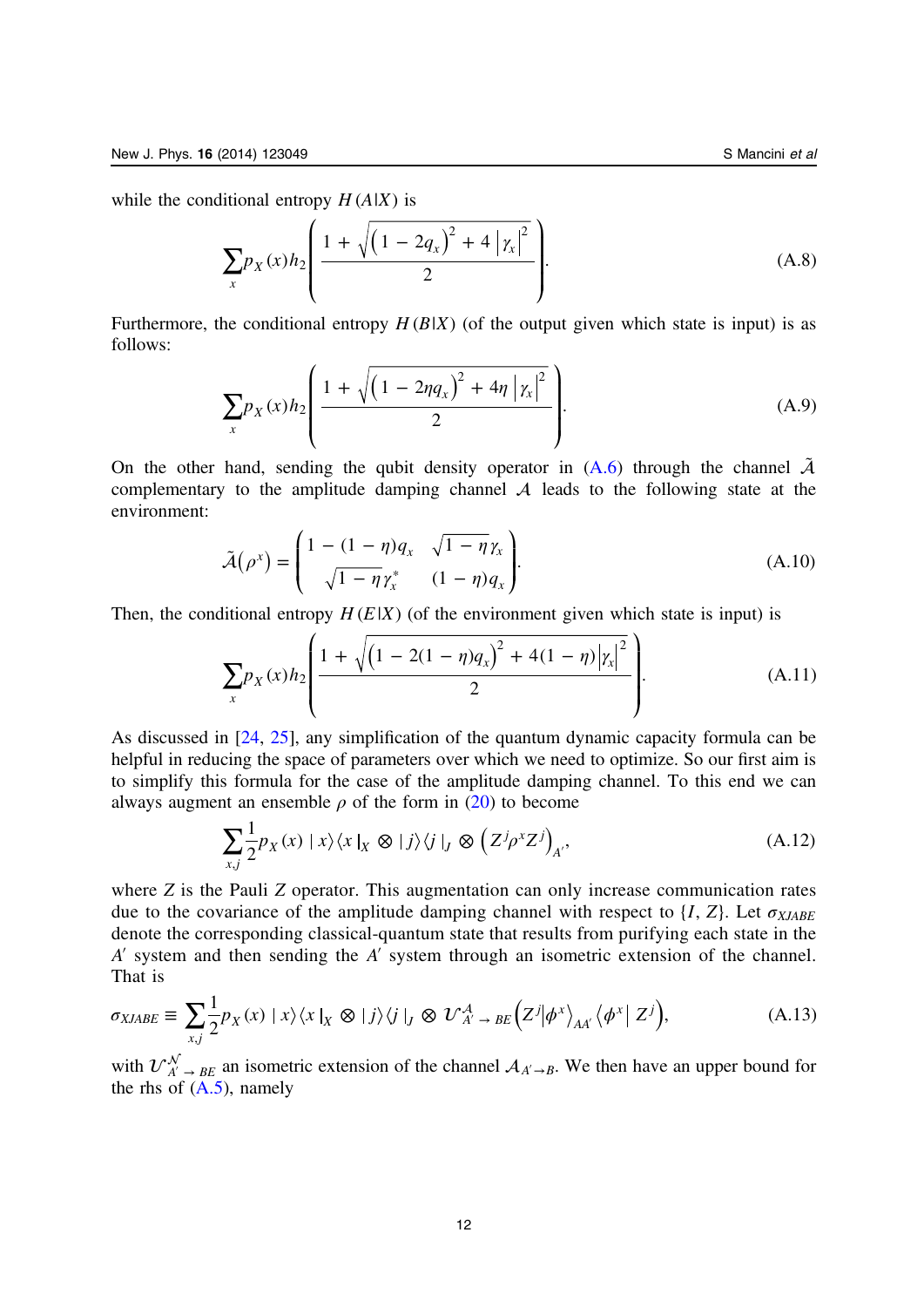<span id="page-14-0"></span>
$$
(1 + \mu)H(B)_{\rho} + H(A|X)_{\rho} + \lambda H(B|X)_{\rho} - (1 + \mu + \lambda)H(E|X)_{\rho}
$$
  
\n
$$
= (1 + \mu)H(B)_{\rho} + H(A|XJ)_{\sigma} + \lambda H(B|XJ)_{\sigma} - (1 + \mu + \lambda)H(E|XJ)_{\sigma}
$$
  
\n
$$
\leq (1 + \mu)h_2(\eta p) + H(A|XJ)_{\sigma} + \lambda H(B|XJ)_{\sigma} - (1 + \mu + \lambda)H(E|XJ)_{\sigma}
$$
  
\n
$$
= (1 + \mu)h_2(\eta p) + \sum_{x} p_x(x) \left[ h_2 \left( \frac{1 + \sqrt{(1 - 2q_x)^2 + 4 |x_x|^2}}{2} \right) + \lambda h_2 \left( \frac{1 + \sqrt{(1 - 2q_x)^2 + 4\eta |x_x|^2}}{2} \right) \right]
$$
  
\n
$$
= (1 + \mu + \lambda)h_2 \left( \frac{1 + \sqrt{(1 - 2(1 - \eta)q_x)^2 + 4(1 - \eta) |x_x|^2}}{2} \right).
$$
  
\n
$$
(A.14)
$$

where the inequality follows from concavity of entropy and defining

$$
p \equiv \sum_{x} p_X(x) q_x. \tag{A.15}
$$

Other steps follow from the covariance of the amplitude damping channel with respect to I and Z operations.

As a consequence of  $(A.14)$ , we see that to compute  $(A.4)$ , it suffices to optimize the following function of  $\{ (p_X(x), q_x, \gamma_x) \}$  for fixed values of  $\lambda$  and  $\mu$ :

$$
(1 + \mu)h_2(\eta p) + \sum_{x} p_X(x) \left[ h_2 \left( \frac{1 + \sqrt{(1 - 2q_x)^2 + 4 | \gamma_x|^2}}{2} \right) + \lambda h_2 \left( \frac{1 + \sqrt{(1 - 2q_q)^2 + 4\eta | \gamma_x|^2}}{2} \right) - (1 + \mu + \lambda)h_2 \left( \frac{1 + \sqrt{(1 - 2(1 - \eta)q_x)^2 + 4(1 - \eta) | \gamma_x|^2}}{2} \right) \right].
$$
 (A.16)

Clearly, it suffices to take  $\gamma$ <sup>*x*</sup> real because the above function depends only on the magnitude of  $\gamma$ <sup>*x*</sup>.

First we argue that it is not necessary to consider distributions  $p<sub>x</sub>(x)$  over more than two letters, and in order to do so, we can apply the Fenchel–Eggelston–Carathéodory theorem often used in the information theory literature for such purposes [[11\]](#page-20-0). That is, we will show that to every probability distribution  $p<sub>X</sub>(x)$  over an arbitrary number of letters, there exists a probability distribution  $p_{X}(x')$  over just two letters that achieves the same values of the function in (A.16) for fixed values of  $\lambda$  and  $\mu$ .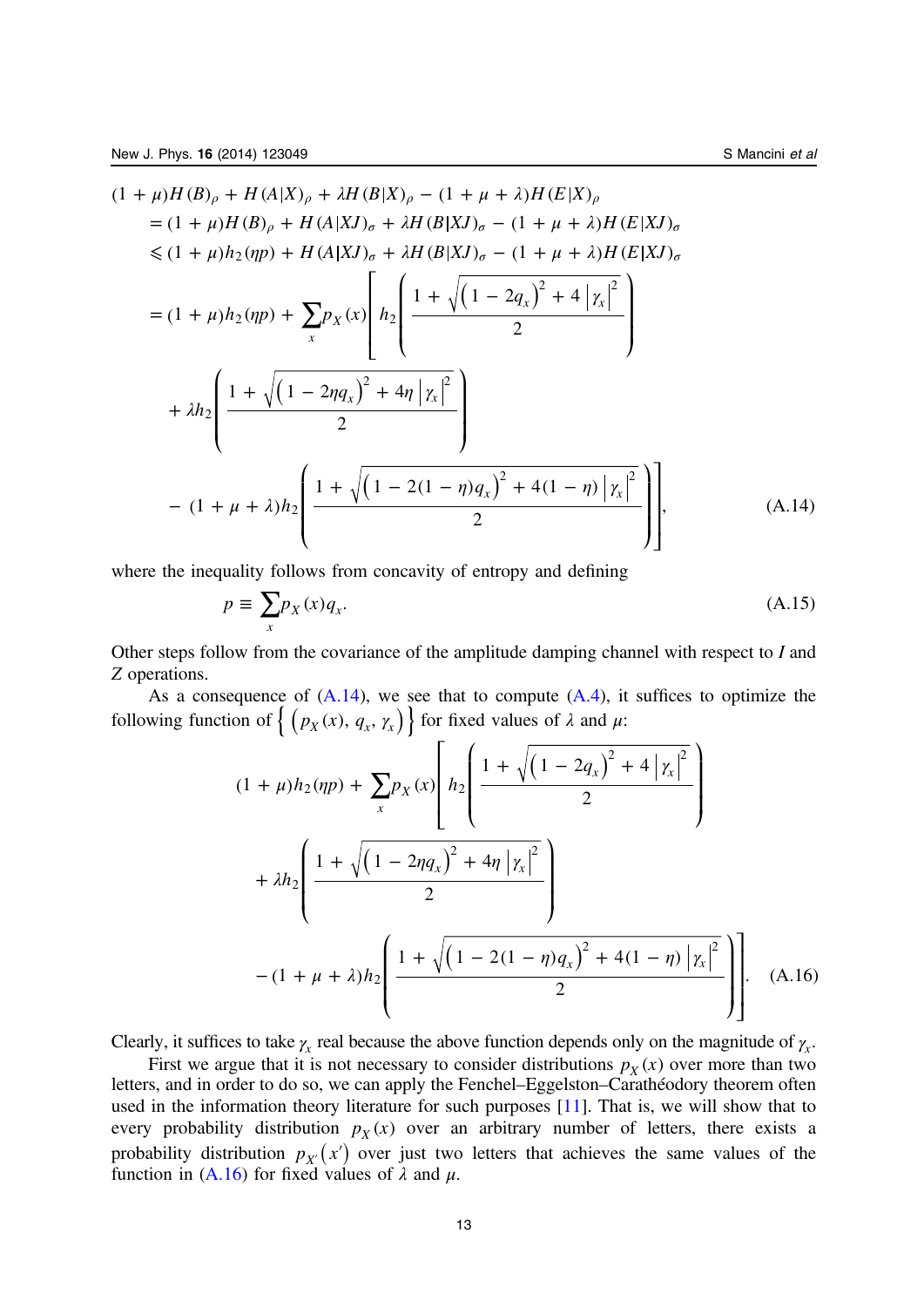<span id="page-15-0"></span>Indeed, recall that the Fenchel–Eggelston–Carathéodory theorem states that any point in the convex closure of a connected compact set in  $S \subset \mathbb{R}^d$  can be represented as a convex combination of at most d points in S (see e.g. [\[11](#page-20-0)]). So, let us define the following two functions of the parameters *q* and *γ*:

$$
F_0(q, \gamma) \equiv q,
$$
\n(A.17)  
\n
$$
F_1(q, \gamma) \equiv h_2 \left( \frac{1 + f_0(q, \gamma)}{2} \right) + \lambda h_2 \left( \frac{1 + f_1(q, \gamma)}{2} \right),
$$
\n(A.18)

with

$$
f_0(q, \gamma) \equiv \sqrt{(1 - 2q)^2 + 4\gamma^2}, \tag{A.19}
$$

$$
f_1(q, \gamma) \equiv \sqrt{(1 - 2\eta q)^2 + 4\eta \gamma^2},
$$
 (A.20)

$$
f_2(q, \gamma) \equiv \sqrt{(1 - 2(1 - \eta)q)^2 + 4(1 - \eta)\gamma^2}.
$$
 (A.21)

The functions  $F_0$  and  $F_1$  are continuous in q and  $\gamma$ , and the intervals  $q \in [0, 1]$  and  $\gamma \in [0, \sqrt{q-q^2}]$  are connected and compact, so that the images of these functions are connected and compact as well (the images taken together being in  $\mathbb{R}^2$ ). Thus, by applying the Fenchel–Eggelston–Carathéodory theorem, we can conclude that there exists a probability distribution  $p_{X'}(x')$  over just two letters such that for  $i \in \{0, 1\}$ 

$$
\sum_{x} p_X(x) F_i\big(q_x, \gamma_x\big) = \sum_{x'} p_{X'}(x') F_i\big(q_{x'}, \gamma_{x'}\big). \tag{A.22}
$$

Finally, the function of interest in [\(A.16](#page-14-0)) is a continuous function of  $\sum_{x'} p_{X'}(x') F_i(q_{x'}, \gamma_{x'})$  for  $i \in \{0, 1\}$  so that we can conclude that a probability distribution on just two letters suffices for the optimization.

This concludes the proof of theorem [3](#page-12-0) and in turn of theorem [1.](#page-9-0)  $\blacksquare$ 

#### Appendix B. Proof of theorem 2

Also theorem [2](#page-9-0) can be seen as a special case of an analogous theorem involving the triple tradeoff region.

**Theorem 4.** The single-letter triple trade-off region  $(A,1)$ – $(A,3)$  for the qubit amplitude damping channel when  $\eta \geq 1/2$  is the union of the following polyhedra over all  $p, \nu \in [0, 1]$ :

$$
C + 2Q \le h_2(\eta p) + g(p, 1, \nu) - g(p, 1 - \eta, \nu),
$$
  
\n
$$
Q + E \le g(p, \eta, \nu) - g(p, 1 - \eta, \nu),
$$
  
\n
$$
C + Q + E \le h_2(\eta p) - g(p, 1 - \eta, \nu),
$$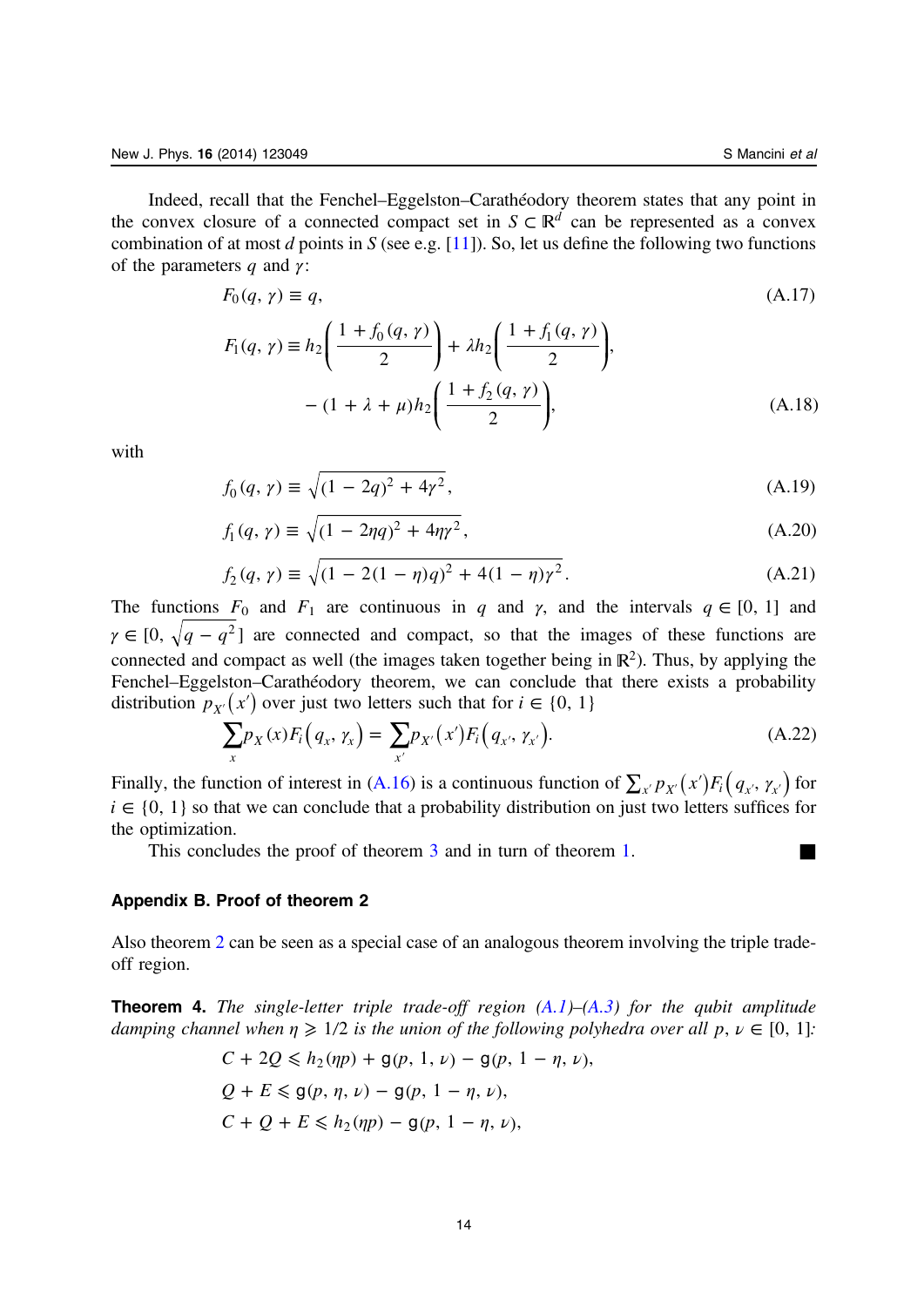<span id="page-16-0"></span>

Figure B1. A comparison of a trade-off coding strategy (grey region) versus a timesharing strategy (black line) for an amplitude damping channel with transmissivity  $\eta = 0.75$ . The figure demonstrates that an ensemble of the form in theorem [4](#page-15-0) outperforms a naive time-sharing strategy between the product-state classical capacity and the entanglement-assisted classical capacity.

where  $g(p, z, \nu)$  is defined in theorem [1](#page-9-0) and it can be achieved with the following ensemble

$$
\frac{1}{2} | 0 \rangle \langle 0 |_{X} \otimes \left( \frac{1-p}{\nu \sqrt{p(1-p)}} \frac{\nu \sqrt{p(1-p)}}{p} \right)_{A'} + \frac{1}{2} | 1 \rangle \langle 1 |_{X} \otimes \left( \frac{1-p}{-\nu \sqrt{p(1-p)}} \frac{-\nu \sqrt{p(1-p)}}{p} \right)_{A'} ,
$$

with  $p, \nu \in [0, 1]$ *.* 

To prove theorem [4](#page-15-0) we have to show that ensembles of the following simplified form optimize ([A.16](#page-14-0)):

$$
\frac{1}{2} |0\rangle\langle 0|_{X} \otimes \left(\frac{1-p}{\nu\sqrt{p(1-p)}} \frac{\nu\sqrt{p(1-p)}}{p}\right)_{A'} + \frac{1}{2} |1\rangle\langle 1|_{X} \otimes \left(\frac{1-p}{-\nu\sqrt{p(1-p)}} \frac{-\nu\sqrt{p(1-p)}}{p}\right)_{A'}.
$$

This is equivalent to showing that for every  $\{p_X(x), q_X\}_{x \in \{0,1\}}$  such that  $\sum_x p_X(x)q_x = p$ , there exists a value of  $\nu$  such that

$$
\sum_{x} p_{X}(x) \left[ h_{2} \left( \frac{1 + \sqrt{(1 - 2q_{x})^{2} + 4 | \gamma_{x} |^{2}}}{2} \right) \right]
$$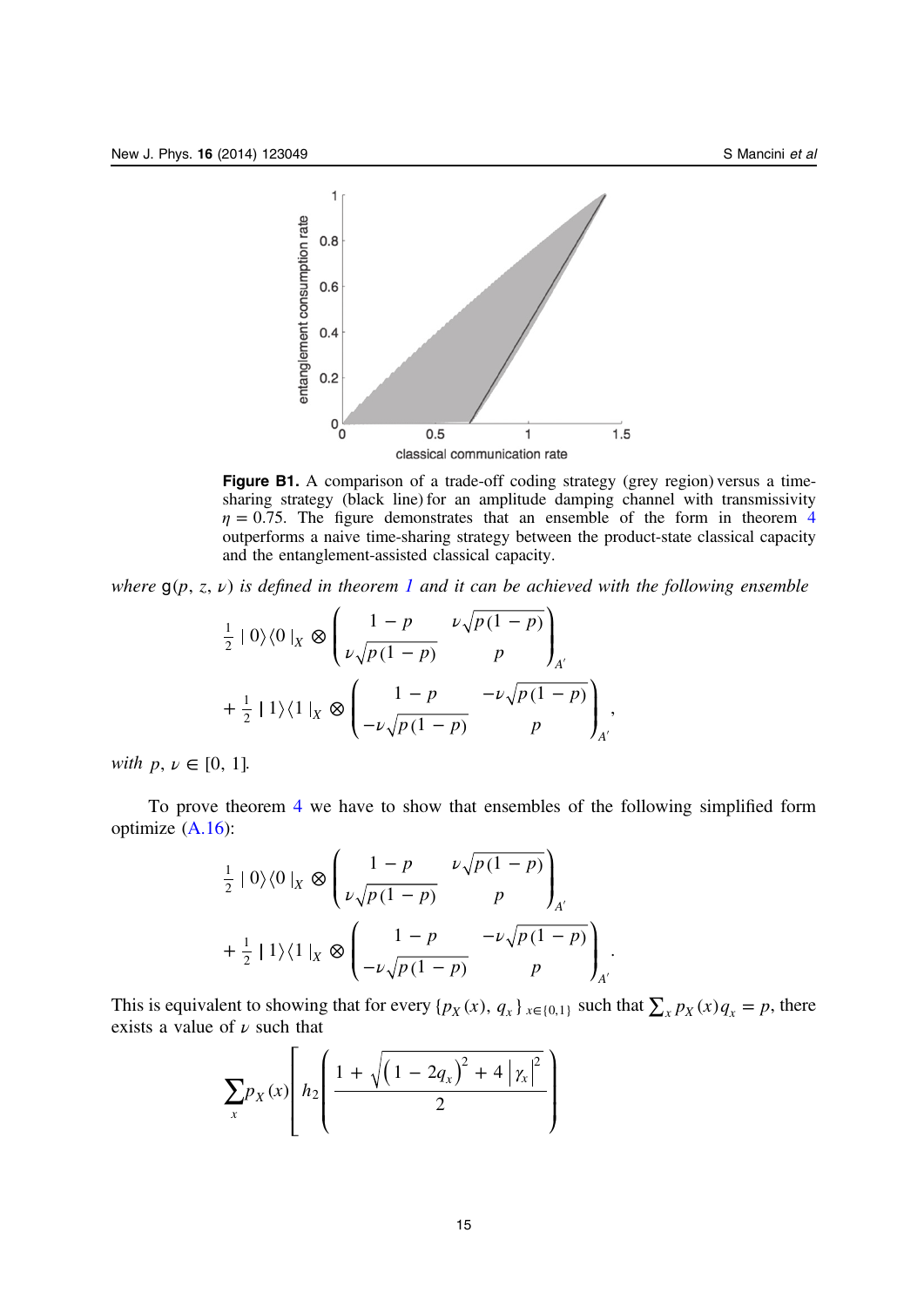<span id="page-17-0"></span>
$$
+ \lambda h_2 \left( \frac{1 + \sqrt{(1 - 2\eta q_x)^2 + 4\eta \left| \gamma_x \right|^2}}{2} \right)
$$
  
- 
$$
(1 + \mu + \lambda) h_2 \left( \frac{1 + \sqrt{(1 - 2(1 - \eta)q_x)^2 + 4(1 - \eta) \left| \gamma_x \right|^2}}{2} \right) \right]
$$
  

$$
\leq h_2 \left( \frac{1 + \sqrt{(1 - 2p)^2 + 4\nu^2 p (1 - p)}}{2} \right)
$$
  
+ 
$$
\lambda h_2 \left( \frac{1 + \sqrt{(1 - 2\eta p)^2 + 4\eta \nu^2 p (1 - p)}}{2} \right)
$$
  
- 
$$
(1 + \mu + \lambda) h_2 \left( \frac{1 + \sqrt{(1 - 2(1 - \eta)p)^2 + 4(1 - \eta)\nu^2 p (1 - p)}}{2} \right).
$$
 (B.1)

Let us have a closer look at the function  $F_1$  of equation ([A.18](#page-15-0)). Its first derivative with respect to  $\gamma$  is as follows:

$$
\ln 2 \frac{\partial F_1(q, \gamma)}{\partial \gamma} = (1 + \mu + \lambda) \frac{2(1 - \eta)\gamma}{f_2} \ln \frac{1 + f_2}{1 - f_2}
$$

$$
- \lambda \frac{2\eta\gamma}{f_1} \ln \frac{1 + f_1}{1 - f_1} - \frac{2\gamma}{f_0} \ln \frac{1 + f_0}{1 - f_0}.
$$
(B.2)

This is a linear function of  $\mu$ , hence we can determine a critical value of  $\mu$  below (respectively above) which  $\frac{\partial F_1(q, \gamma)}{\partial \gamma}$ ∂  $\frac{F_1(q, \gamma)}{\partial \gamma}$  is always negative (respectively positive). It is given by

$$
\mu^* = -(1 + \lambda) + \frac{1}{\frac{1 - \eta}{f_2} \ln \frac{1 + f_2}{1 - f_2}} \left[ \lambda \frac{\eta}{f_1} \ln \frac{1 + f_1}{1 - f_1} + \frac{1}{f_0} \ln \frac{1 + f_0}{1 - f_0} \right].
$$
 (B.3)

The second derivative of  $F_1$  with respect to  $q$ , in turn, is equal to

$$
\ln 2 \frac{\partial^2 F_1(q, \gamma)}{\partial q^2} = -\frac{4}{f_0^2} \left[ \frac{2\gamma^2}{f_0} \ln \frac{1+f_0}{1-f_0} + \frac{(1-2q)^2}{1-f_0^2} \right] - 4 \lambda \frac{\eta^2}{f_1^2} \left[ \frac{2\eta \gamma^2}{f_1} \ln \frac{1+f_1}{1-f_1} + \frac{(1-2\eta q)^2}{1-f_1^2} \right]
$$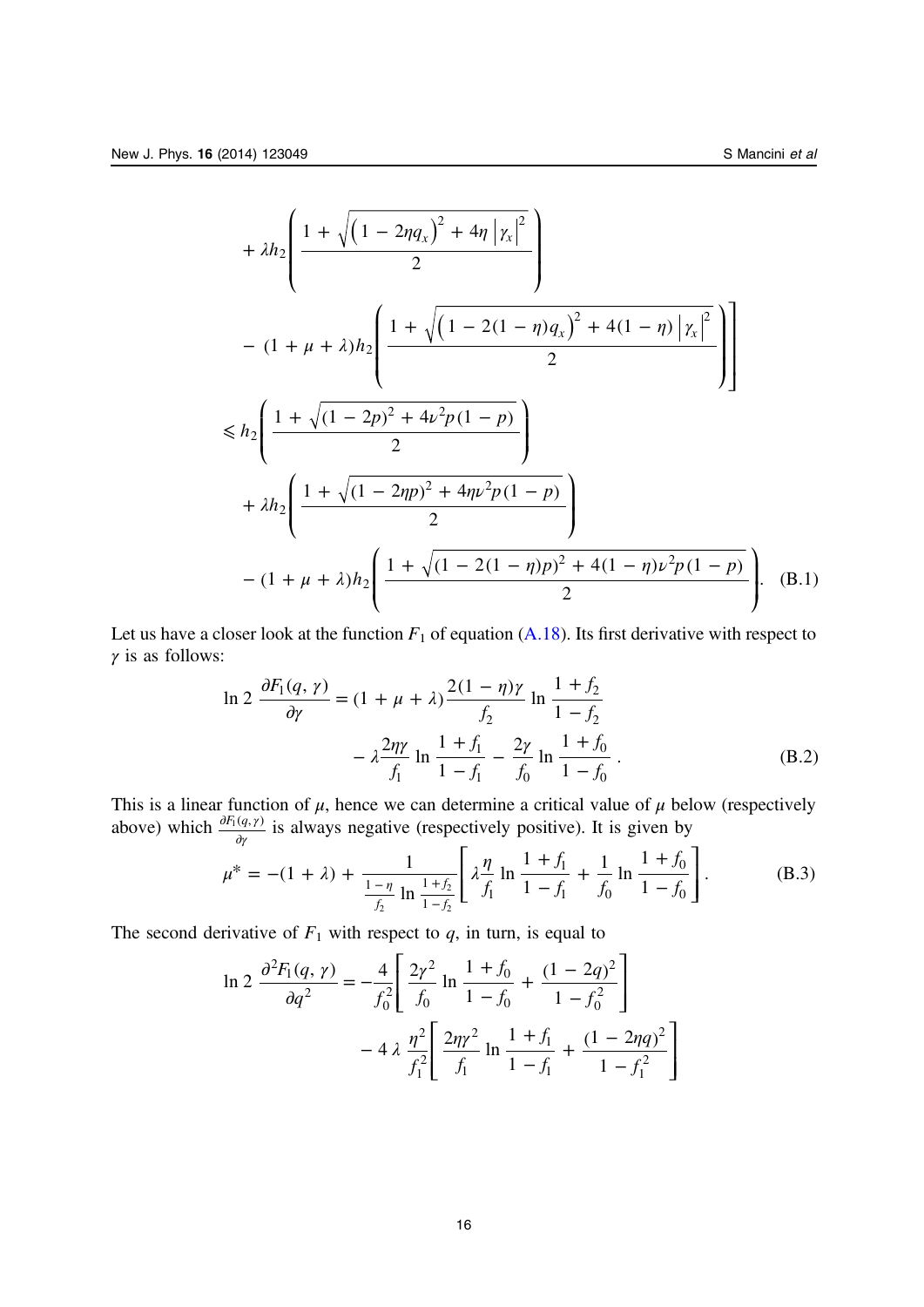$$
+ 4(1 + \mu + \lambda) \frac{(1 - \eta)^2}{f_2^2} \left[ \frac{2(1 - \eta)\gamma^2}{f_2} \ln \frac{1 + f_2}{1 - f_2} + \frac{(1 - 2(1 - \eta)q)^2}{1 - f_2^2} \right].
$$

This is also a linear function of  $\mu$ , and there exists a critical value of  $\mu$  below (respectively above) which  $\frac{\partial^2 F_1(q, \gamma)}{\partial q^2}$  $F_1(q)$ *q*  $\frac{^{2}F_{1}(q, \gamma)}{^{2}c^{2}}$  is always negative (respectively positive). It is given by

$$
\mu^{**} = -(1 + \lambda) + \frac{\frac{f_2^2}{(1 - \eta)^2}}{\frac{1 - \eta}{f_2} \ln \frac{1 + f_2}{1 - f_2} + \frac{f_2^2 - 4(1 - \eta)\gamma^2}{2\gamma^2(1 - f_2^2)}} \left[ \lambda \frac{\eta^3}{f_1^3} \ln \frac{1 + f_1}{1 - f_1} + \frac{1}{f_0^3} \ln \frac{1 + f_0}{1 - f_0} + \lambda \frac{\eta^2}{2\gamma^2 f_1^2} \frac{f_1^2 - 4\eta\gamma^2}{1 - f_1^2} + \frac{1}{2\gamma^2 f_0^2} \frac{f_0^2 - 4\gamma^2}{(1 - f_0^2)} \right].
$$
\n(B.4)

By inspection, it follows that  $\mu^* \le \mu^{**}$  for  $\eta \ge \frac{1}{2}$  (for  $\eta < \frac{1}{2}$  one can always find a large enough value of  $\lambda$  that invalidate the condition). Anyway this is the only relevant regime for our purposes since for  $\eta < \frac{1}{2}$  the quantum capacity of the amplitude damping channel vanishes. Let us then distinguish the following two situations:

#### B.1.  $\mu \leq \mu^{**}$ , i.e.  $F_1$  is concave with respect to q

In this case  $F_1$  is a monotonic function of  $\gamma$ . It is decreasing with increasing  $\gamma$  for  $\mu \le \mu^* \le \mu^{**}$ and increasing with increasing  $\gamma$  for  $\mu^* \leq \mu \leq \mu^{**}$ .

Nevertheless (remembering that it suffices to consider two letters) if we take two arbitrary points  $(q_0, \gamma_0)$  and  $(q_1, \gamma_1)$  in the *q*,  $\gamma$  plane and suppose w.l.g. that  $\gamma_1 > \gamma_0$ , we have

$$
F_1(q_1, \gamma_1) \leq F_1(q_1, \gamma_0),
$$
 (*F*<sub>1</sub> decreasing vs  $\gamma$ ),

$$
F_1(q_1, \gamma_1) \geq F_1(q_1, \gamma_0), \qquad (F_1 \text{ increasing vs } \gamma),
$$

hence

$$
p_0 F_1(q_0, \gamma_0) + p_1 F_1(q_1, \gamma_1) \leq p_0 F_1(q_0, \gamma_0) + p_1 F_1(q_1, \gamma_0),
$$
  
(*F*<sub>1</sub> decreasing vs  $\gamma$ ),  

$$
p_0 F_1(q_0, \gamma_0) + p_1 F_1(q_1, \gamma_1) \leq p_0 F_1(q_0, \gamma_1) + p_1 F_1(q_1, \gamma_1),
$$
  
(*F*<sub>1</sub> increasing vs  $\gamma$ ).

However, by the concavity of  $F_1$  with respect to q we can further write

$$
p_0 F_1(q_0, \gamma_0) + p_1 F_1(q_1, \gamma_1) \le F_1(p_0 q_0 + p_1 q_1, \gamma_0),
$$
  
(*F*<sub>1</sub> decreasing vs  $\gamma$ ), (B.5)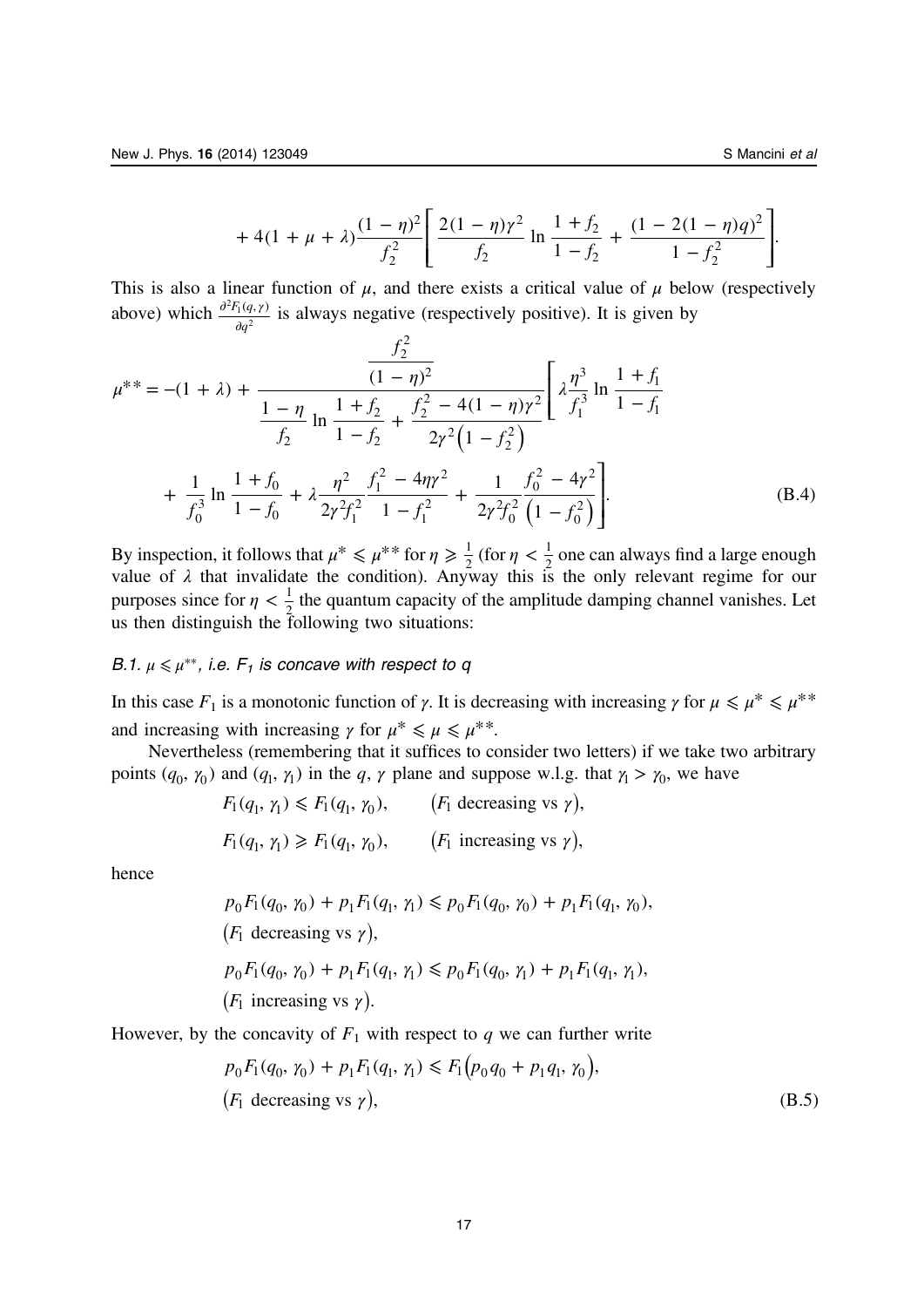$$
p_0 F_1(q_0, \gamma_0) + p_1 F_1(q_1, \gamma_1) \le F_1(p_0 q_0 + p_1 q_1, \gamma_1),
$$
  
(*F*<sub>1</sub> increasing vs  $\gamma$ ). (B.6)

<span id="page-19-0"></span>So this proves ([B.1\)](#page-17-0) for this case. Notice that when  $F_1$  is a decreasing function of  $\gamma$  the optimal value of  $\gamma$  is 0, while when  $F_1$  is an increasing function of  $\gamma$  the optimal value of  $\gamma$  is the maximum allowed one, i.e.  $\sqrt{q-q^2}$ .

#### B.2.  $\mu \ge \mu^{**}$ , i.e.  $F_1$  is convex with respect to q

In this case  $F_1$  is a monotonic increasing function of  $\gamma$ . Hence, we should look for a suitable value of  $\gamma$ , say  $\tilde{\gamma}$ , such that the following inequality (equivalent to ([B.1\)](#page-17-0))

$$
p_0 F_1(q_0, \gamma_0) + p_1 F_1(q_1, \gamma_1) \le F_1(p_0 q_0 + p_1 q_1, \tilde{\gamma}),
$$
\n(B.7)

is satisfied for any arbitrary points  $(q_0, \gamma_0)$  and  $(q_1, \gamma_1)$  in the  $q$ ,  $\gamma$  plane (again remembering that it suffices to consider two letters).

Since  $F_1$  becomes increasingly convex with increasing  $\mu$ , the worst situation is represented by the limit as  $\mu \to \infty$ , where

$$
F_1(q, \gamma) \approx -\mu h_2 \left( \frac{1 + f_2(q, \gamma)}{2} \right). \tag{B.8}
$$

To be on the safe side, let us consider  $\gamma_0 = \gamma_1 = 0$  where the difference between the chord on the lhs of (B.7) and the function  $F_1(p_0 q_0 + p_1 q_1, 0)$  is maximum. There, the worst situation is represented by  $q_0 = 0$ ,  $q_1 = 1$  (hence  $q = p_1$ ), for which we have

$$
(1 - q)F_1(0, 0) + qF_1(1, 0) \le F_1(q, \tilde{\gamma}).
$$
\n(B.9)

Taking  $\tilde{\gamma} = \sqrt{q - q^2}$  and accounting for (B.8) this gives

$$
q\mu \ h_2(1 - (1 - \eta)q) \geq 0,\tag{B.10}
$$

which always holds true.

This concludes the proof of theorem  $4$  and in turn of theorem  $2$ .

As consequence of theorem [4](#page-15-0), also the communication strategy involving entanglement results quite different from a naive time-sharing one and outperforms it (see figure [B1](#page-16-0) ).

#### **References**

- [1] Birrell N D and Davies P C W 1984 *Ouantum Fields in Curved Space* (Cambridge: Cambridge University Press)
- [2] Brádler K, Hayden P and Panangaden P 2009 J. High Energy Phys. [JHEP08\(2009\)74](http://dx.doi.org/10.1088/1126-6708/2009/08/74)
- [3] Brádler K and Adami C 2014 J. High Energy Phys. [JHEP05\(2014\)095](http://dx.doi.org/10.1007/jhep05(2014)095)
- [4] Brádler K, Hayden P and Panangaden P 2012 Commun. Math. Phys. 312 [361](http://dx.doi.org/10.1007/s00220-012-1476-1)
- [5] Brádler K, Hayden P, Touchette D and Wilde M M 2010 Phys. Rev. A 81 [062312](http://dx.doi.org/10.1103/PhysRevA.81.062312)
- [6] Brádler K, O'Connor T J and Jauregui R 2011 J. Math. Phys. **52** [062202](http://dx.doi.org/10.1063/1.3597233)
- [7] Brandao F G S L, Eisert J, Horodecki M and Yang D 2011 Phys. Rev. Lett. 106 [230502](http://dx.doi.org/10.1103/PhysRevLett.106.230502)
- [8] Capozziello S, Luongo O and Mancini S 2013 Phys. Lett. A 377 [1061](http://dx.doi.org/10.1016/j.physleta.2013.02.038)
- [9] Devetak I and Shor P W 2005 Commun. Math. Phys. 256 [287](http://dx.doi.org/10.1007/s00220-005-1317-6)